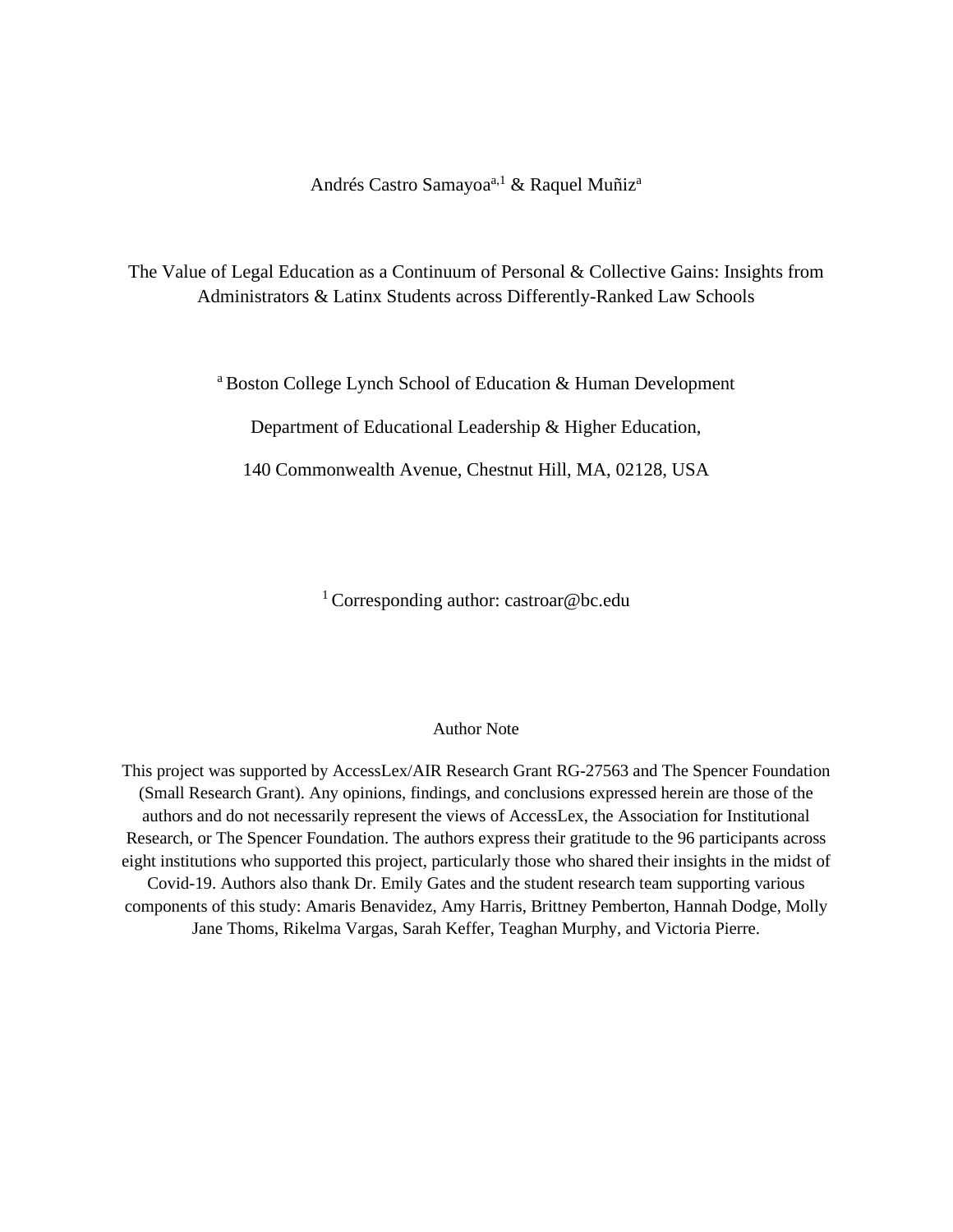#### **Abstract**

In this paper, we focus on Latinx law students' valuation of their legal education across differently-ranked institutions to understand how law students navigate the uneasy waters of a deeply hierarchical field that also verbalizes a commitment to ethnoracial equity. Drawing from 96 interviews with law students as administrators from eight different institutions, we find that administrators and students within higher-ranked institutions express distinct patterns of valuation than their counterparts at lower ranked institutions. For those at lower-ranked institutions, their valuation of their education is contingent on their prospective goals to serve their local communities. In contrast, students at higher-ranked institutions rely on rankings to articulate prospects of a prestigious future. Across all tiers, however, we show the significant toll that narrowly normative accounts of value propositions have for both students and administrators.

*Keywords*: Latinx, Rankings, Valuation, Prestige, Hispanic Serving Institution, Diversity, Equity.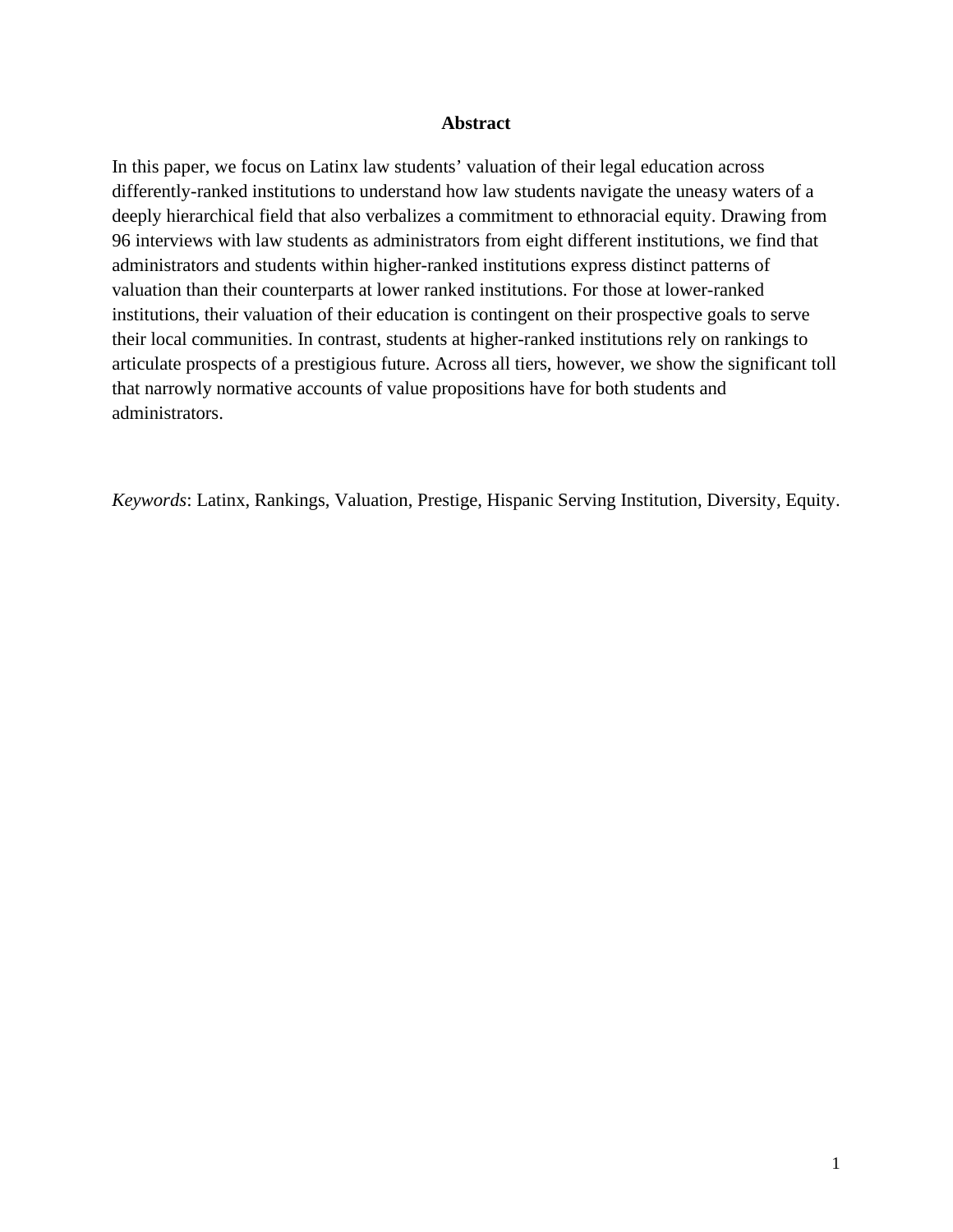Latinx Students' Valuation of Legal Education Across Tiers of Institutional Prestige

#### **Introduction**

A robust cadre of legal and social science scholars lament the pace at which law schools address issues of access, persistence, and successful licensing for students of color. Alongside this troubling trend, scholars frame the pursuit of a legal degree as an endeavor mired with diminishing affordability and hampered by institutions' willful participation in a perennial pursuit of prestige that further entrenches competition amongst students (Espeland & Sauder, 2016; Sturn & Guinier, 2007). These structural issues notwithstanding, both national law organizations—like the American Bar Association—and law schools rightly sustain a vocal commitment to the value of wider ethnoracial representation within the legal profession (Deo, 2009). Law schools embody an enduring tension of inequitable stratification within the broader landscape of graduate education in the United States (Cassuto, 2015). They illustrate how institutions pursue greater ethnoracial diversity within a perceptual context of degrees' diminishing affordability and non-financial value (Taylor, 2017). Despite institutions' efforts to increase ethnoracial representation to advance a more equitable profession, the legal field remains a space where employers' perceptions of law schools' prestige correlates with students' future employment opportunities and students' class ranking determines the types of extracurricular opportunities they can access (such as their selection into law journal editorial boards) (Cotton, 2006; Sanders & Baumbauer, 2012). Succinctly: the field of legal education is no closer than the rest of the educational landscape in the United States in achieving its hope of educational equity across ethnoracial differences.

The structural issues of affordability and degrees' perceived value have not resulted in decreased enrollments across all ethnoracial groups. Latinx students have had a disproportionately larger enrollment in law schools since the 2008 Great Recession. Li, Yao & Liu (2020) observed that "the rise in Hispanic enrollment over the past decade is wholly attributable to increasing numbers of Hispanic women, the only subgroup whose enrollment is higher now than before the Great Recession" (p. 10). Increases in Latinx enrollment could foreseeably address chronic underrepresentation within the legal profession. In the United States, current estimates project that 1 in 5 adults will identify as Latinx within the next decade, yet account for less than 4% of lawyers in the nation (Cepeda, 2016). These strides in advancing ethnoracial diversity within the legal profession, however, are not without cause for concern. The institutions that have been most successful at increasing their proportion of Latinx students, and students of color more broadly, are the same institutions ranked in lower tiers by widely used ranking schemes like U.S. News (Sloan, 2015; Taylor, 2015). These rankings often coincide with institutions' ability to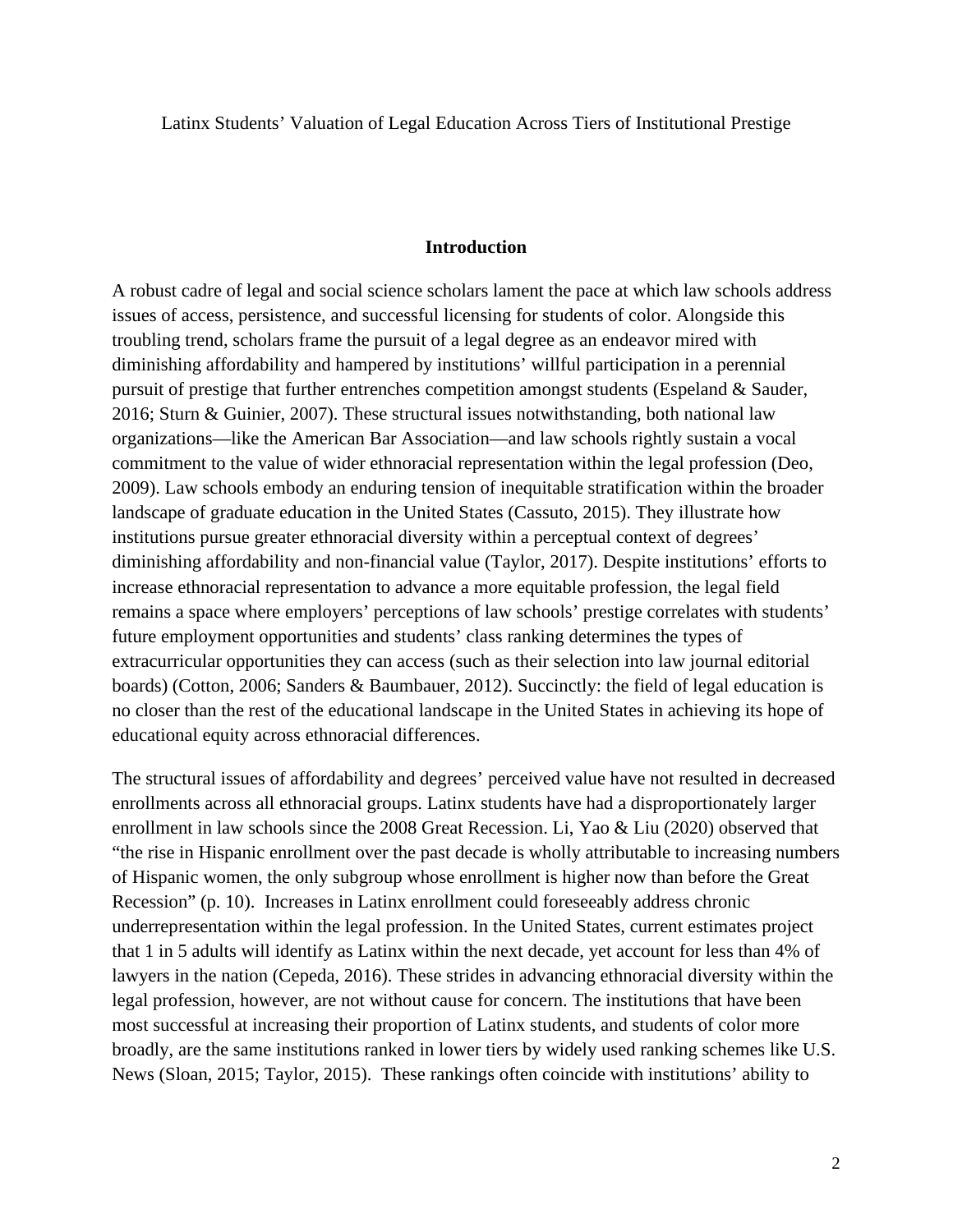survive in a competitive market. For example, Whittier College, a Hispanic Serving Institution in California, announced its official sundown of its law school in Fall 2017 (Seltzer, 2017).

In this paper, we focus on Latinx law students' valuation of their legal education across differently-ranked institutions to understand how law students navigate the uneasy waters of a deeply hierarchical field that also verbalizes a commitment to ethnoracial equity. Understanding the current landscape of legal education without robust insights into the agency of students' choices to enroll at institutions across the entire ranking hierarchy undermines our collective ability to understand contemporary articulations of a law degree's value. Our contribution extends prior literature in two important ways. First, we contribute to scholarship on ethnoracial differences in graduate education by demonstrating how participants' identities can be represented in scholarly literature to foreground their complexities. Secondly, drawing from 96 interviews with law students as administrators from eight different institutions, we find that administrators and students within higher-ranked institutions express distinct patterns of valuation than their counterparts at lower ranked institutions. For those at lower-ranked institutions, their valuation of their education is contingent on their prospective goals to serve their local communities. In contrast, students at higher-ranked institutions rely on rankings to articulate prospects of a prestigious future. Across all tiers, however, we show the significant toll that narrowly normative accounts of value propositions have for both students and administrators.

## **Literature Review**

Our study draws from prior empirical work focused on organizational identities within the field of higher education, with a primary focus on the body of work that has examined the educational context within Minority Serving Institutions. Higher education researchers in the United States focus on a subset of over 600 colleges and universities serving a disproportionate number of undergraduate students of color to examine how institutions can reorganize to address enduring racial disparities (Castro Samayoa & Gasman, 2018). Collectively named Minority Serving Institutions (MSIs), these universities and colleges contribute to a more ethnoracially equitable future in postsecondary education in the United States.

Through amendments to the Higher Education Act of 1965, special federal appropriations are available for institutions meeting eligibility criteria for Historically Black Colleges & Universities, Tribal Colleges & Universities, Asian American Native American Pacific islander Serving Institutions and Hispanic Serving Institutions (Castro Samayoa, 2018). Recently, scholars of MSIs have underscored two opportunities for future scholarship: (1) clarifying how institutions' ethnoracial composition informs their organizational identities, (2) extending the domain of inquiry of MSIs beyond the purview of institutions' undergraduate activities (Alcántar, Bordoloi Pazich & Teranishi, 2019; García, 2019; García & Guzmán-Alvarez, 2019; Wooten, 2015; Wooten, 2019).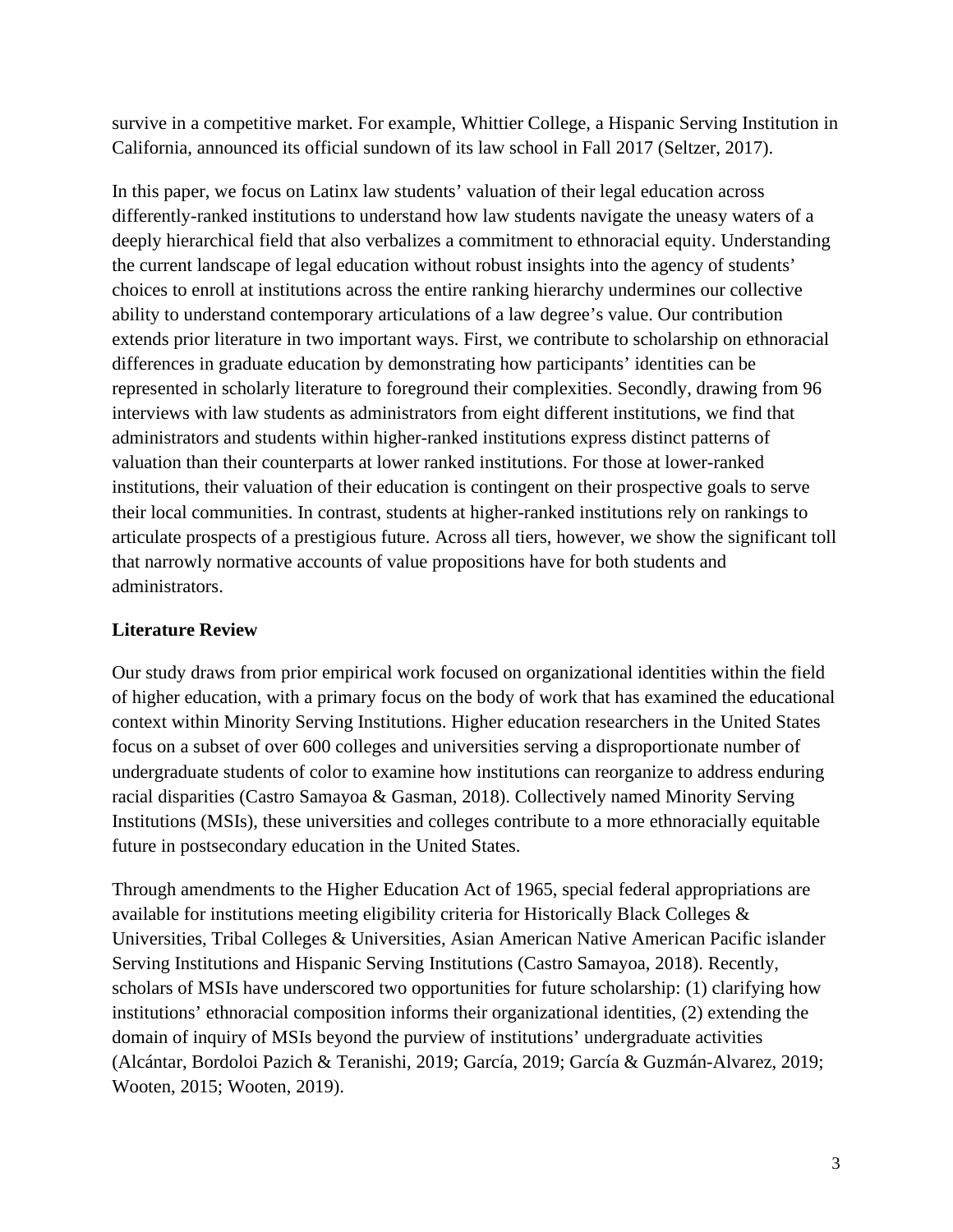Within the subset of MSI researchers, scholarship specific to Hispanic Serving Institutions (HSIs) notes the paucity of studies advancing the HSI organizational framework to examine how institutions respond to ensure Latinx students are supported in their graduate education (García & Guzmán-Alvarez, 2019; Marín & Pereschica, 2018).

The absence of scholarship focused on HSIs at the graduate level is unsurprising: most of the prior research HSIs operationalizes HSIs as an organizational framework by focusing on institutions that meet the federal eligibility criteria; namely, those institutions enrolling at least 25% Latinx-identifying students at the undergraduate level (Núñez, Crisp & Elizondo, 2016; Núñez, Hurtado & Calderón Galdeano, 2015). However, organizations like Excelencia in Education have asserted the need to expand the scholarly focus to also include "emerging Hispanic Serving Institutions (eHSIs)", that is, institutions within a few percentage points of meeting the eligibility threshold for federal eligibility for appropriations designated for HSIs (Santiago & Andrade, 2010). Indeed, scholarship on eHSIs has grown within the past few years and extend the purview of how researchers operationalize eHSI as a meaningful unit of analysis (Cuellar & Johnson-Ahorlu, 2020; Hu & Blanco, 2020). Thus, the growth of a more expansive understanding of HSIs has enabled researchers to examine how institutions engage in a spectrum of organizational actions that respond to the shifting demography of its student body. More broadly, scholarship on MSIs can be framed as responsive to the imperative for a more focused understanding of the way organizational practices evidence the fabric of racialized stratification. As sociologist Victor Ray notes, the opportunity for focusing on the racialized identities of colleges and universities Our study, then, addresses this call by specifically focusing on institutions enrolling proportions

Much like rankings' deleterious effects for law schools who serve disproportionate numbers of students of color, ranking mechanisms also undermine MSIs' perceived value at the undergraduate level (Conrad & Gasman, 2015). Yet, prior evidence empirically shows how each type of Minority Serving Institution disproportionately contributes to the successful credentialing of low-income students of color despite diminished fiscal support from state appropriations and endowments (Espinosa, Kelchen & Taylor, 2018; Gasman, Castro Samayoa & Nettles, 2017; Hardy *et al*., 2019).

Extant scholarship on graduate legal education has yet to formalize contributions that focus on organizational change through the lens of ethnoracialized institutions (Ray, 2018). Scholars in the legal field have demonstrated how law schools' increase in ethnoracial diversity are also positioned within lower rungs of the prestige hierarchy (e.g. Taylor, 2015). Within the legal profession, we have an opportunity to contribute scholarship with a committed focus on the diversification of its student body to understand how distinct organizational actors make meaning of these shifts.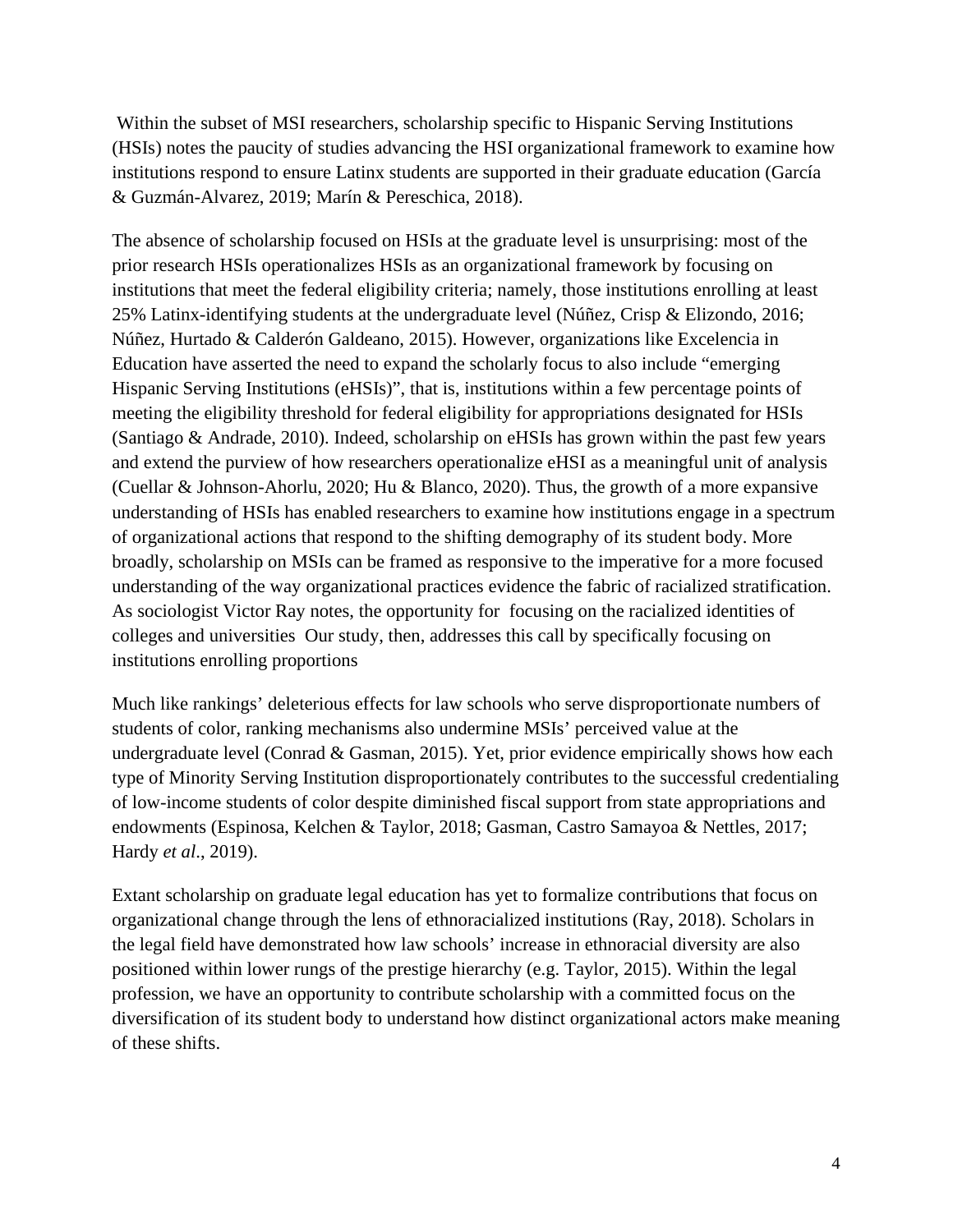#### **Conceptual Framework and Research Questions**

Our conceptual framework draws from scholarship on HSIs. Colleges and universities become eligible for Hispanic Serving Institution (HSI) as a federal designation when they enroll at least 25% Latinx-identifying students at the undergraduate level (Núñez, Crisp & Elizondo, 2016). Given the undergraduate focus for this designation, few scholars have used this framing to explore graduate education (Marin & Pereschica, 2018). By leveraging the insights from HSI scholarship, we seek to understand how institutions enact their mission to serve Latinx student from a systems perspective (García, 2017) while also considering scholarship specific to legal education's efforts to diversify the profession.

Taylor's (2015) examination of enrollment trends across law schools empirically demonstrated the increase of students of color in the legal field, yet cautioned that this trend also revealed an increase in the racial stratification within law schools. Taylor cautioned that researchers should be attentive to the "increasing racial and ethnic stratification among law schools" (2015, p. 354).

In this study, we heed Taylor's concerns by framing our own approach through Tejani's conceptualization of legal education's professional apartheid (2017). Tejani's work considers the racialization of law schools in the United States following the 2008 financial crisis by documenting how fourth-tier institutions employed market-driven logics to recruit students of color and increase schools' financial stability. Tejani's framing describes how broader economic forces affect law schools' enrollments and contrasts institutional agents' decisions to diversify their student population as responsive to economic forces. These decisions operate in tandem with social justice framings focusing on the moral value of diversifying the legal profession. The extant scholarship examining the value of legal education traditionally frames these inquiries in terms of graduates' work placement success (Gallup, 2018; Redding, 2003). Yet, this research has left unanswered how students of color navigate the process of choosing to pursue a legal degree at institutions that have lower rankings. Similarly, research has yet to address how institutions that may be regarded as lower in rankings, in fact, have succeeded in the charge of diversifying the legal profession.

We offer a more nuanced conceptualization of law schools' value proposition by incorporating Tejani's notion of the law's professional apartheid alongside organizational theories proposed by scholars of Hispanic Serving Institutions examining how institutional stakeholders (students and administrators, for example) experience an institution's responsiveness to the value of ethnoracial diversity. In the context of HSIs, García (2017) has proposed a typology that classifies institutions on a matrix that places institutions as Latinx-enrolling, Latinx-producing, Latinx-serving, or Latinx-enhancing. In this typology, institutions are considered Latinxenhancing when both organizational outcomes and organizational cultures are supportive of Latinx students. Conversely, when organizational outcomes and culture are unresponsive to the specific needs of Latinx students, they are classified as Latinx-enrolling.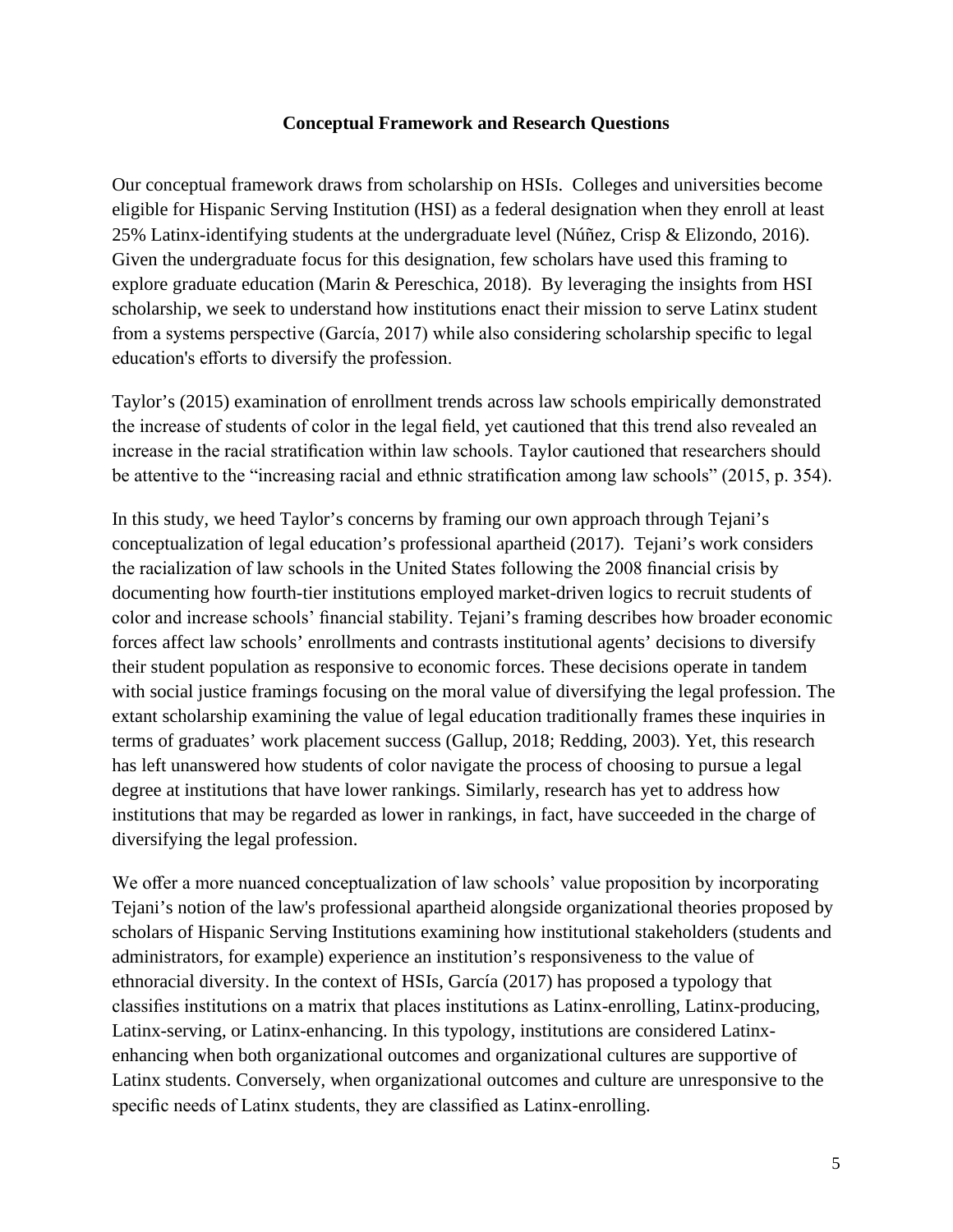Our conceptualization for this study draws from Tejani and García by exploring how various institutional stakeholders navigate the competing discourses of a law degree's value within a macro (contextual) level that values efforts to increase ethnoracial representation alongside the legal field's emphasis on institutional rankings and prestige. At the meso (institutional) level, we consider how these discourses are manifested within the everyday experiences of students' and administrators' understanding of the institutions they inhabit and, from a micro (individual) level, we examine how respondents' own social locations (e.g. ethnoracial identities) inform how they navigate these competing discourses that attribute different values to the pursuit of a law degree.

### **Research Questions**

In this manuscript, we answer four research questions across two domains of interest: (a) perceptions on the value of legal education across institutional hierarchies; (b) accounts on the role of ethnoracial diversity in legal education. Across our sample, we seek to yield insights from institutional actors that inhabit distinct spheres to inform their experiences. By interviewing both administrators and institutional representatives, our study yields insights from institutional actors that inhabit distinct organizational locations and who, nonetheless, must negotiate the external rhetorics of institutional ranking as an inescapable influence to their own valuation of legal education. Specifically, we answer:

- (a) How do Latinx students articulate the value of their legal education in the context of their institutions' ranking?
- (b) How do Latinx students articulate the institution they chose for their law degree and the field's interest in increasing ethnoracial diversity?
- (c) How do institutional representatives articulate the value proposition of their degree in the context of their institutions' ranking?
- (d) How do institutional representatives identify and articulate institutional actions supporting greater ethnoracial diversity amongst students?

## **Study Context and Methods**

#### **Selecting Institutions**

The eight institutions included in this study were selected by sorting according to the proportion of enrollment of Latinx-identifying students within three adjacent cohorts of law school students.

To select institutions for this study from the over 200 ABA-accredited law schools within the United States, we began by creating a database merging the publicly available Standard 509 Disclosure Forms from 200[1](#page-6-0)1-2017<sup>1</sup>. These data were cross-referenced with rankings reported

<span id="page-6-0"></span><sup>1</sup> An updated repository (2011-2020) of these merged data are available at https://doi.org/10.7910/DVN/ABRFZ4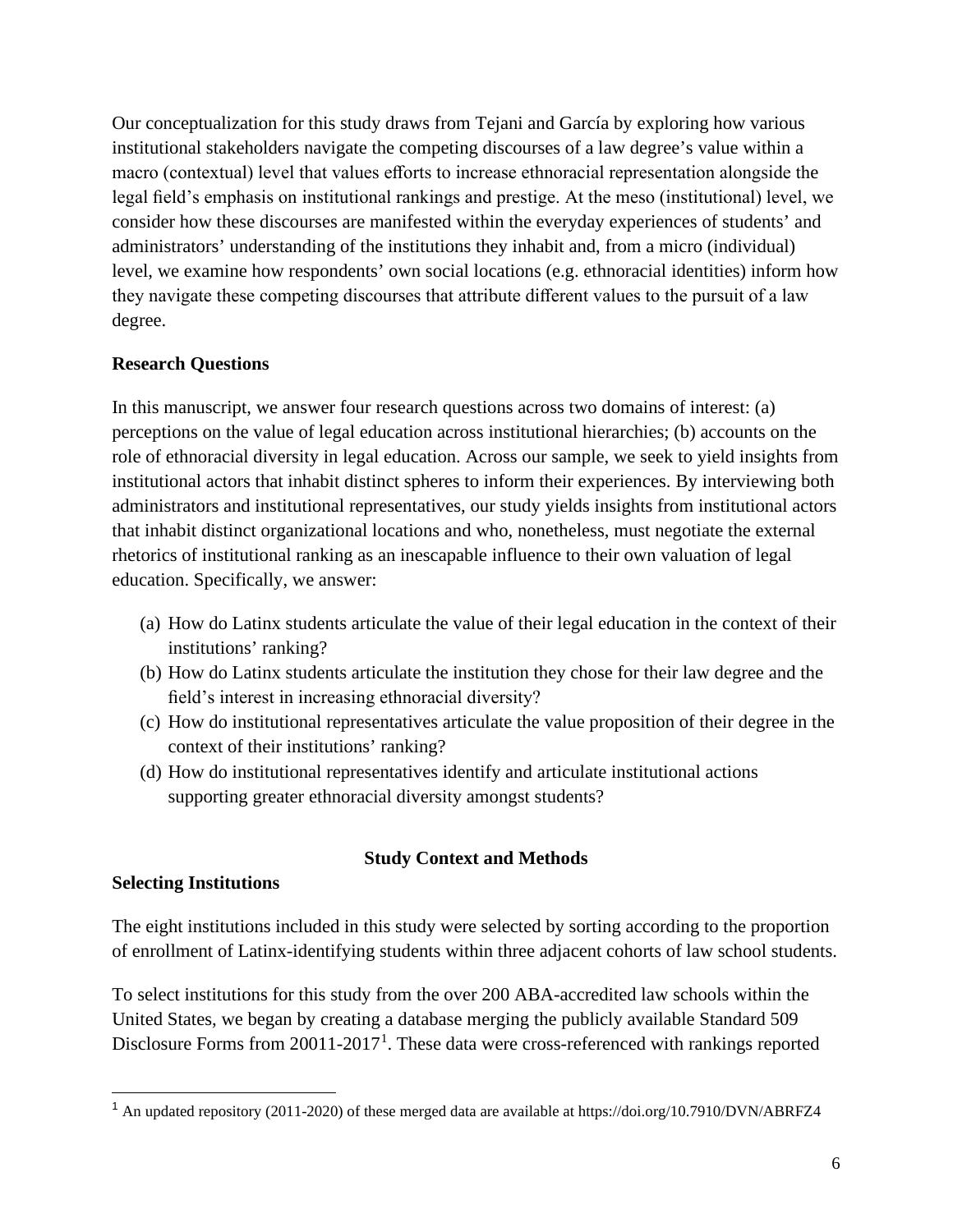by U.S. News & World Report (2019) and Ryan and Frye's (2017) revealed preference rankings. In using these rankings to select institutions, our analytic strategy did not seek to legitimate the validity of these metrics, but rather, ensure that we had a breadth of institutional representation across tiers of ranking to explore how individual actors (micro-level) operationalize the institutional dynamics (meso-level) responding to the influence of ranking prestige (macrolevel).

We synthesized these three distinct ranking systems to produce an averaged position for each institution and divide institutions across roughly equal quartiles. Across each of the four tiers (T1 through T4), we selected the two institutions enrolling the largest proportion of Latinxidentifying students. *Table 1* shows the overview of descriptive attributes for each institution. We noted which of these institutions crossed the enrollment threshold (25% of Latinx-students) that would, in theory, make these law schools eligible for a designation as a Hispanic-Serving Institutions if the federal eligibility criteria for the undergraduate student body were to be applied to law schools' enrollments.

To abide by the assurances of anonymity and confidentiality of information for participants in this study, we have redacted the specific information that may easily identify any of these institutions. As such, we refer to the general region of the country for each institution, and use the nomenclature T*YX* where referencing a given institution, where *Y* is an integer between 1 and 4 to denote the given institution's tier (e.g. Tier 1 for the two institutions in the sample which are highest in ranking), and where *X* is either A or B, to distinguish between the two institutions in the same tier within our sample of eight institutions. For example, the two lower-tiered institutions in our sample are labeled as T4A and T4B, respectively, throughout this manuscript.

## **[Insert Table 1 Here {Institutional Overview}]**

## **Recruiting Participants.**

*Student Participants.* To identify student participants, we circulated recruitment messages to student leaders of the National Latino/a Law Student Association and the Latino Law Students' Associations (or equivalents) at each of the eight institutions. Our recruitment message noted our eligibility criteria: students in their second year of law school who self-identified as Hispanic, Latino/a, Latinx, or of Latin American heritage. Given that we were only focused on eight institutions and prospective participants could share the digital flyer with peers at other institutions, we confirmed where they were enrolled prior to determining their eligibility and only proceeded with the interview if they named one of the eight eligible institutions. Prospective participants were not told the list of eight eligible institutions. All students received a gift card for their voluntary participation.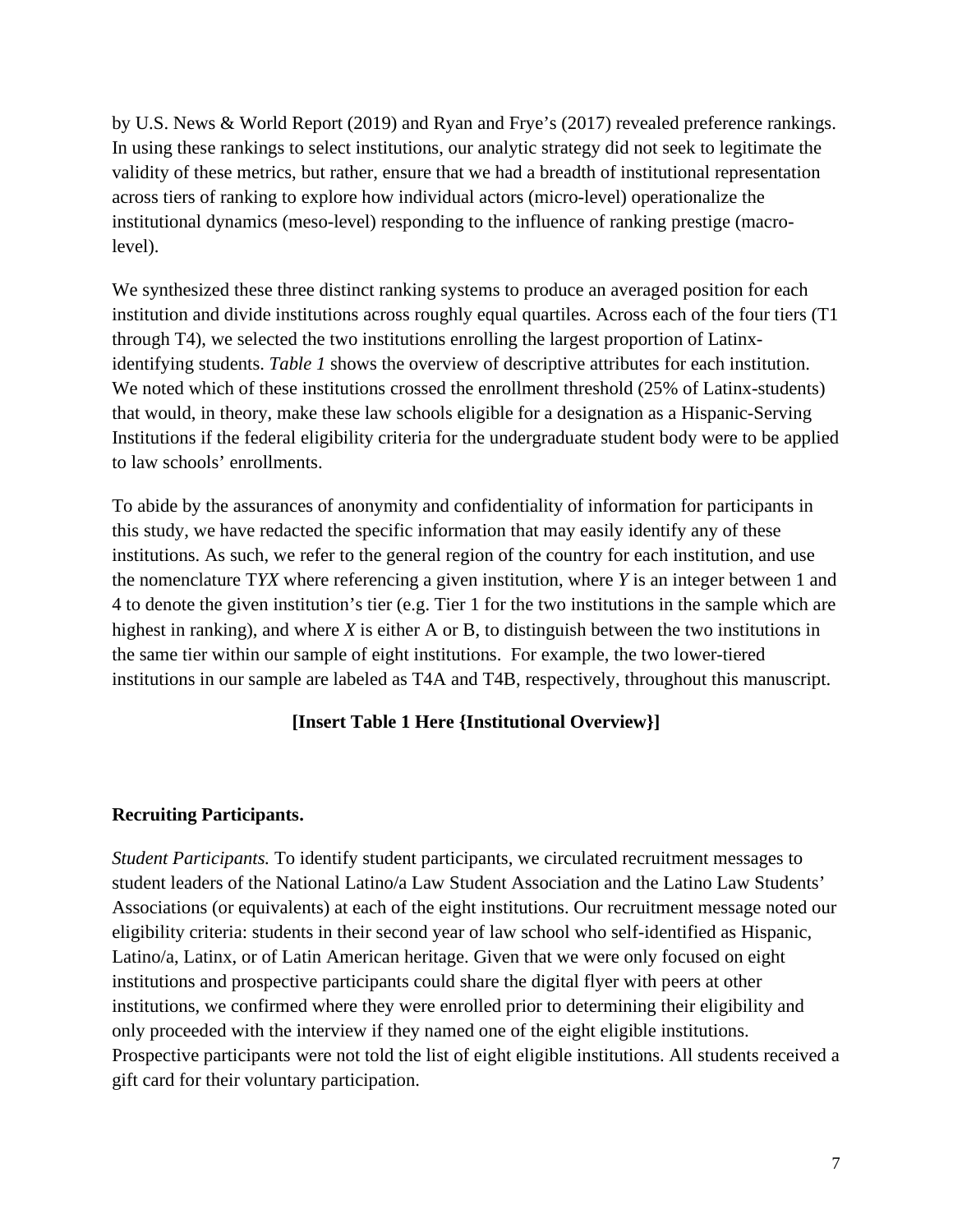We recalibrated our eligibility criteria to include any student who had at least completed the first part of their 2L year. This modification enabled 3L and those who had recently completed their degree to also participate in the study. To widen the reach of our recruitment message, we encouraged participants to disseminate the digital flyer to supplement our recruitment from social networking platforms and emails through respondent-driven sampling (Heckathorn, 2011).

*Institutional Representatives.* For institutional representatives, we proceeded with a purposive sampling approach (Robinson, 2014). Given the role of specific institutional agents in promoting the vision for an institution (Tejani, 2017), we sought to recruit the participation of individuals within the following functional areas: Dean of Law School, Admissions Director (or equivalent), Career Services (with designated emphasis on law students), Dean of Student Life for Law School (or equivalent). Though representatives expressed interest in their study, the attrition rate for their participation was substantially higher than prospective student participants. Future continuations to this study can enhance the depth of analysis across administrators' hierarchies, which we are unable to explore within the present manuscript given the larger proportion of institutional representatives in mid-level positions.

## **Participant Overview**

*Student Participants*. *Tables 2-A* and *2-B* offer a descriptive overview of salient demographic markers for the 81 law students in this study. Twenty-three participants attended the two institutions identified within Tier 1 (T1). Tiers 2 (T2) and 3 (T3) yielded comparable samples, with 23 students and 24 participants, respectively. Tier 4 (T4), had a lower participant yield, with 11 students.

Across all Tiers, the vast majority of participants (85%) had completed their bachelor's at the time when they participated in their interview. A small number of participants, however, had recently completed their J.D. given that their interviews took place over the summer. Participants had entered their legal education from over 21 distinct majors, with the largest proportion (74%) housed within the social sciences (e.g. Political Science, Psychology, Criminal Justice, and Criminology). For 68% of participants across all tiers, both their undergraduate institutions from which they graduated and their law schools were within the same state.

Pursuing a graduate legal degree stood in stark contrast to participants' guardians' educational trajectories. For 49% of participants, their guardians had achieved no more than a high school diploma (or equivalent) in the United States or elsewhere. As participants discussed, many of these interrupted pathways to completing high school or postsecondary degrees were often the consequence of their guardians' migration to the United States prior to participants' birth or in their early childhood. However, for 30% of participants, at least one parent had achieved a graduate degree (master's or doctorate), though only a small percentage within these participants had direct relatives who had pursued a legal degree.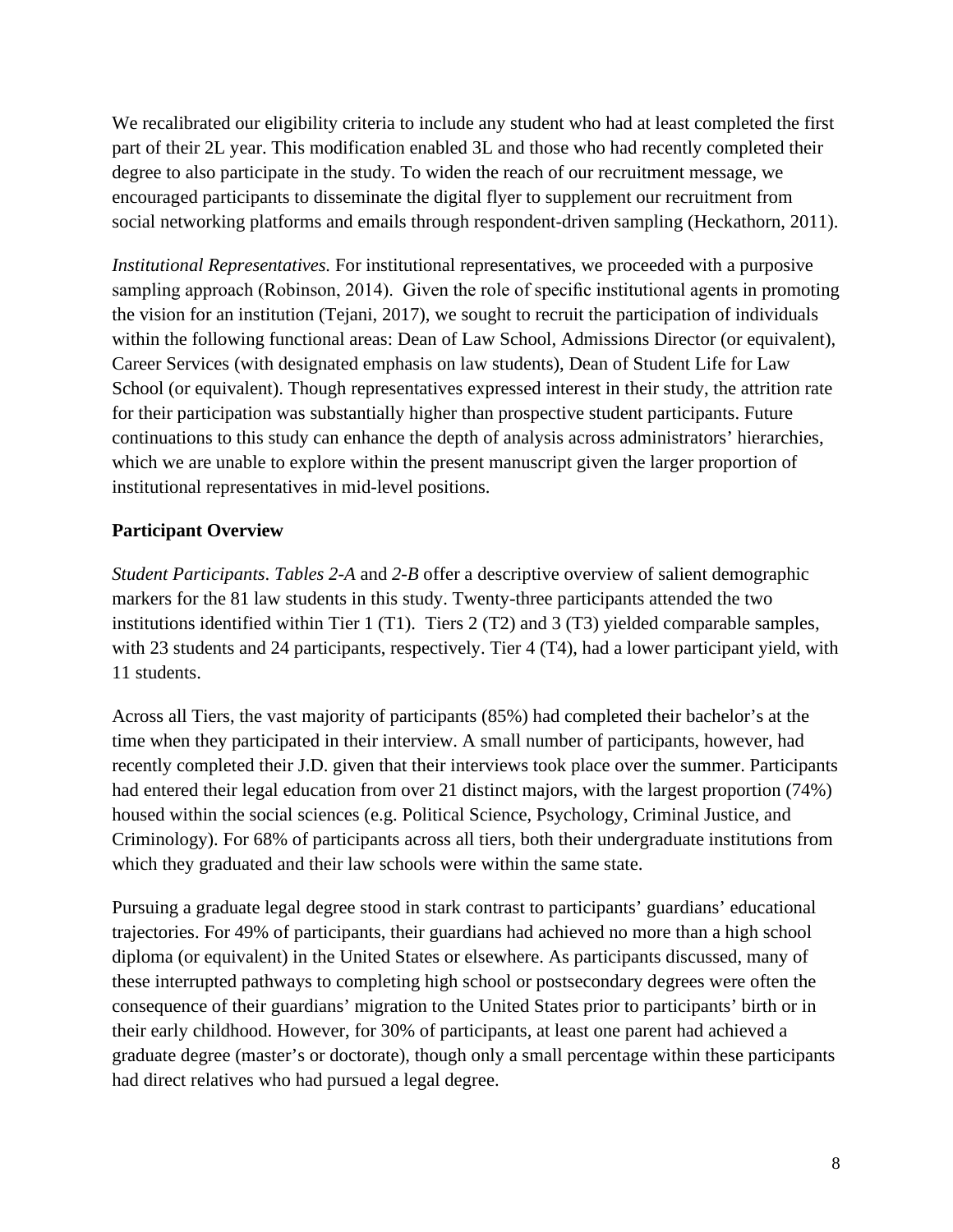Participants' narratives of their guardians' migration into the United States was often their referent to identify their self-description within a specific immigrant generation. Broadly, 79% of participants claimed to be first generation, as a way of describing themselves as the first members of their immediate families to reside in the United States. One participant claimed affiliation within the "1.5 generation," to describe their immigration into the United States during their early childhood. For others, like a few Puerto Rican participants, their sense of affiliation with immigrant generations was loaded with racialized assumptions of foreignness often ascribed to U.S. citizens hailing from territories. As a participant succinctly explained: "despite being born in the United States, I'm treated as a second class citizen."

Unlike traditional social scientists' approaches to describe participants' demographic information using the "5 races + 1 ethnicity" reporting model guideline from the Office of Management and Budget's Statistical Directive 15 from the 1990s (Anderson, 2016), we opted for a different way of representing participants' ethnoracial identities. To learn about participants' demographic selfidentification, we included an open-ended questionnaire to which participants responded verbally at the end of their interviews (or via a digital questionnaire if there were time constraints, as was the case with two administrators). Participants' responses to open-ended questions about their racial and ethnic identities evidenced the complex terrain that Latinx individuals navigate within the United States. On the one hand, *Table 2-B* suggests that 42% of student participants described themselves as white at some moment in their response to these questions. Five percent of respondents also self-identified as Black (for which we also included participants who described themselves as Afro-Latinos).Yet 43% of participants identified as Latino, Latina, or Latinx; 41% as Hispanic, and 38% claimed a sense of affinity for an ethnonational marker (e.g. Guatemalan, Mexican, Colombian, Salvadoran).

The panoply of identifiers invoked to signal an affinity with latinidad and hispanicity are at the heart of our study's focus. The kaleidoscopic representation of latinidad across participants is testament to the plurality of experiences undermined by traditional ways of tabulating and representing identities. At the same time, almost a third of participants expressed confusion or hesitation when responding to these questions. One participant requested to altogether skip them, Another one called it a "loaded question," that she often chooses to not answer because it doesn't quite capture who she is as a dark-skinned Dominican person. Despite the open-ended prompt where participants were invited to self-identify in whichever manner they saw most appropriate, one participant responded by adding: "I hate it that they don't have other options beyond white." Though this comment speaks to the broader constraints around racial and ethnic identities experienced by Latinx lawyers in training, they also evidence a collective dissonance with respect to the histories of ethnoracial constructs within the United States. As we explore in a subsequent manuscript, participants' disclosures, hesitations around their ethnoracial identities offer fruitful insights into the ongoing need to ensure that Latinx students can develop further competencies to articulate their identifies in ways that are not only less restrictive, but also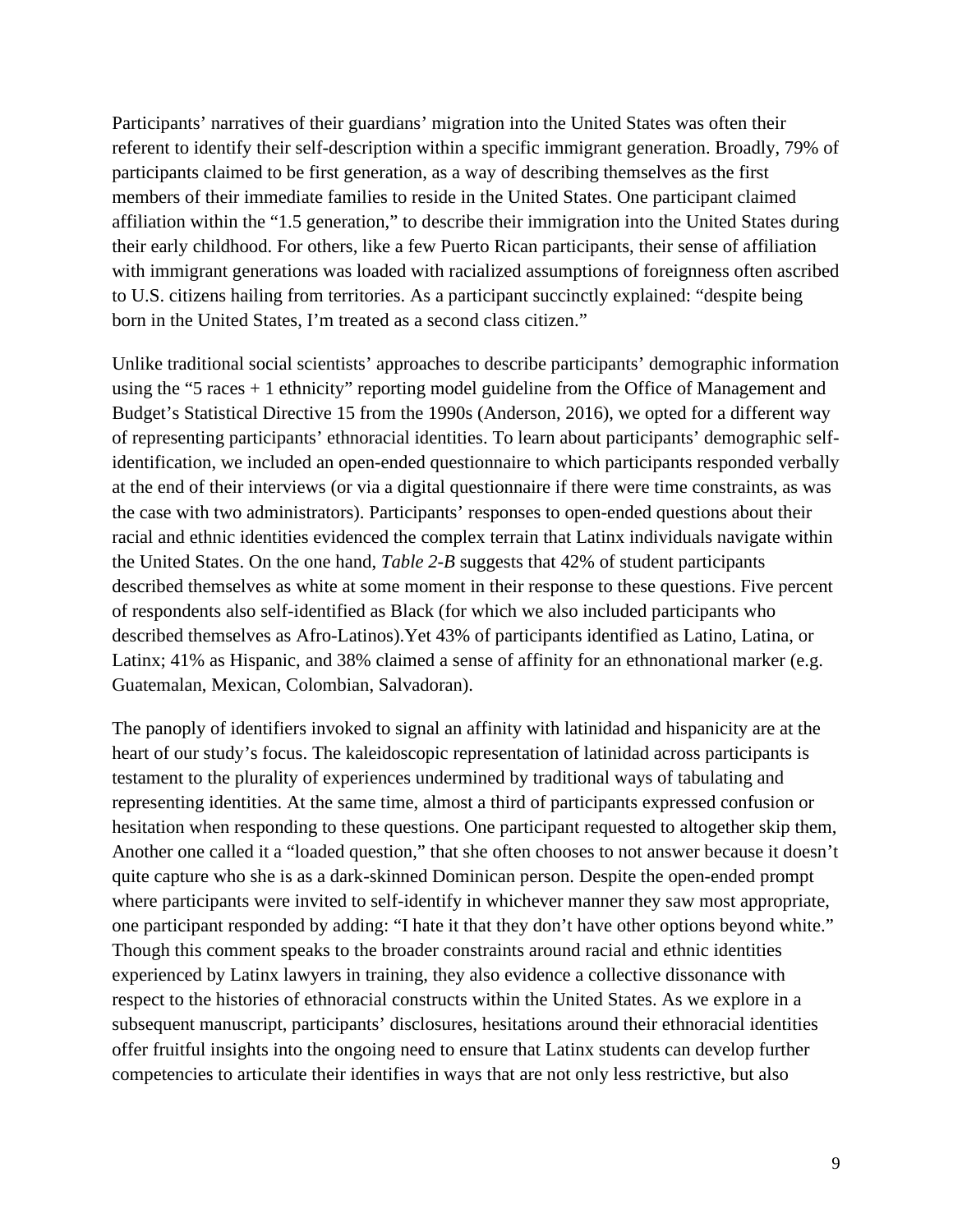responsive to the particularities to the terrain of animus of racialized difference in the United States.

To a lesser extent, participants' gender markers also give visibility to experiences amongst law students that stretch beyond traditional binaries (Spade, 2011) given one participant who expressed a gender fluid identity. The vast majority of participants (78%) self-identified as women. Twenty-one percent of the overall sample of student participants identified as men; notably, a disproportionate number of the 23 participants within T1 were men (39%, or 9 participants).

### **[Insert Tables 2-A & 2-B Here {Student}]**

*Administrator Participants.* For Administrators, *Table 3* summarizes broad characteristics for the 15 respondents in our study. The vast majority of our participants had received a J.D., with some of the participants at T4 institutions having a master's degree in social sciences. A third of the administrators had received their degrees from the law schools where they currently worked. In the same way that students' demographic responses spoke to the complexities of the ethnoracial and gender identities of our participants, administrators also spoke at length about their own ways of understanding their identities. Like in our student sample, one administrator identified beyond the gender binary, though used "gender nonconforming" in their description. We have retained this participant's description, and also distinguish it from the (student) participant's use of "gender fluid" as their gender marker. Importantly, we note that 40% of our sample of administrators identified as Black (including Afro-Latinx). In our conversations with administrators and students, many of them spoke about anti-Blackness in relation to diversity efforts within the institution. A forthcoming manuscript explores these issues in depth given the limited scope of the present study.

#### **[Insert Table 3 Here {Administrators}]**

#### **Approach to Data Analysis**

Our analytic strategy was preceded by the verbatim transcription of 96 interviews (duration of interviews ranged from 27 minutes to 180 minutes), interviewers completed a debrief form via Qualtrics within 24 hours of each interview (see *Appendix A*). Ravitch & Carl (2016) note that trustworthiness in qualitative studies requires attending to data's dependability, that is, aligning the phenomenon of interest and the protocols employed to collect the necessary information to answer the guiding research questions (pp. 189-190). In response to this guidance, the research team met throughout the data collection process to ensure compliance with the interview protocol and highlighted emergent themes to include in subsequent coding. During weekly meetings, the team of five research assistants and PIs met to discuss the preceding week's interviews and annotate emergent patterns and observations for discussion based on each form.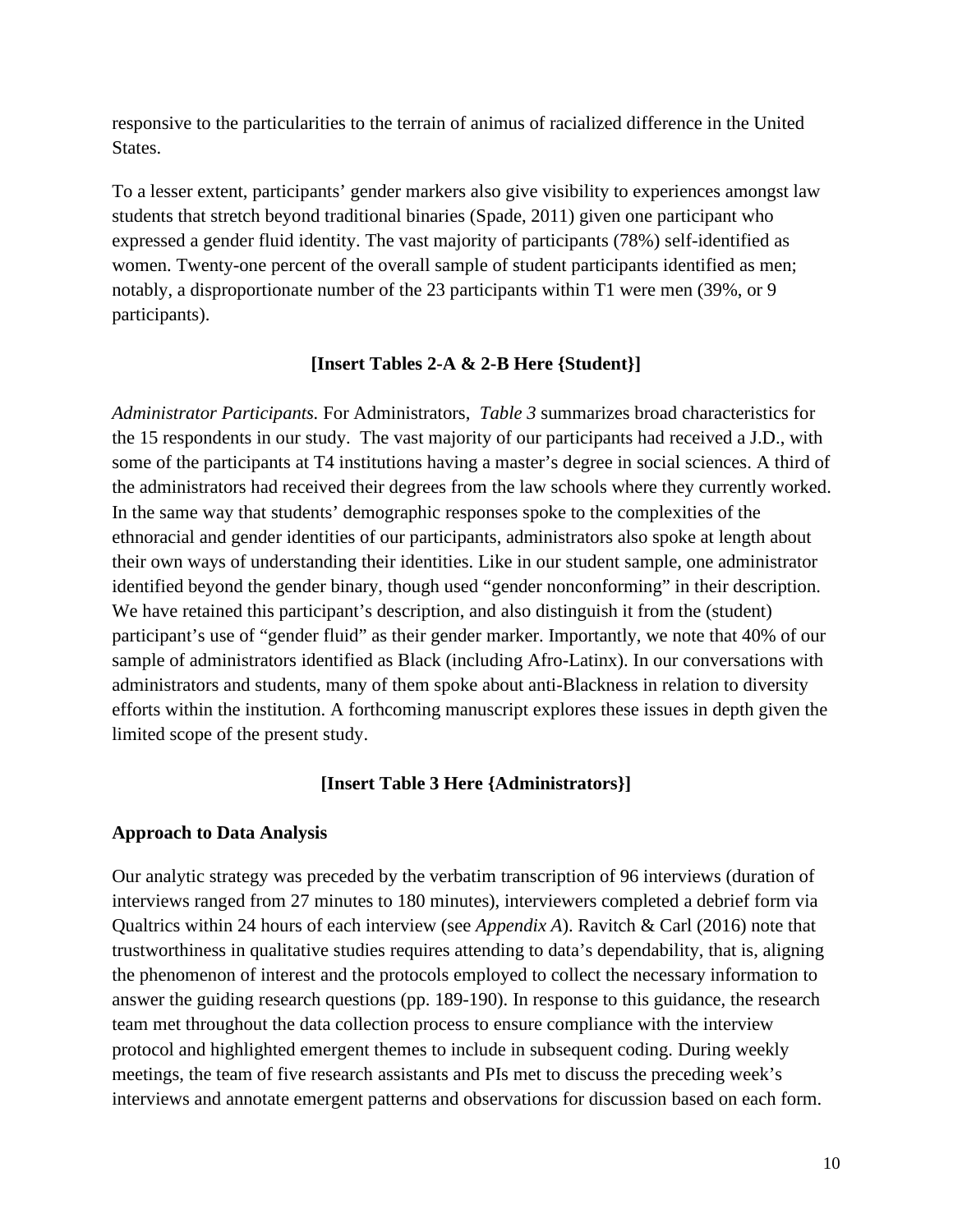with the research teams. These were discussed during weekly meetings between the PIs and the research team to develop notes of emergent patterns across interviews.

All audio files were processed for transcription through NVivoTranscription, a secure service that leverages natural language processing techniques to expedite the transcription of audio files.Each interview transcript was reviewed by the research team member who conducted the interview to assess the quality of the transcription quality assurance. Reviewers manually tagged text attributed to the reviewer and parsed transcripts to ensure that all text was properly attributed to either the interviewer or the participant.

Transcript files were ingested into NVivo for PC 12. The primary researchers reviewed the entirety of each transcript. Following an initial wave of coding by the lead PI, findings were reviewed by the co-PIs and discussed to refine the coding strategies and address discrepancies across emerging codes as critical thought partners (Bhattacharya, 2017; Miles & Huberman, 1994). Additionally, we triangulated participants' responses with the contextual database of institutional policies specific, and media coverage of each institution (see *Table 4* for overview of data)

## **[Insert Table 4 {Data Overview}]**

Our goal analytic goal was to contribute to the emergent evidence that a recent increase in the interest in law schools may be attributed to the current political climate in the United States (Randazzo, 2017). This shifting context, which has also included an increased visibility of violence against Latinx individuals and hostility towards those of Latin American heritage, offers an opportunity to understand how Latinx students choose to pursue law degrees at differentlyranked institutions.

## **Study Limitations**

We note that a limitation of this study is the prospect of social desirability responses when discussing value-based topics, such as institutional reputation and prestige (Moorman  $\&$ Podsakoff, 1992). One strategy to minimize social desirability bias, as well as recall bias, among participants' discussing issues of oppression in organizational settings is using multiple data sources to compare individual participants' responses. We triangulated participants' transcripts with institutional documents, as well as within institutional participants to corroborate broad thematic findings between them.

#### **Findings**

#### **Institutions' Rankings & the Value of Legal Education for Students & Administrators.**

Across all eight institutions, students and administrators expressed their understanding of the value of their legal degree in the context of national rankings. Two non-overlapping patterns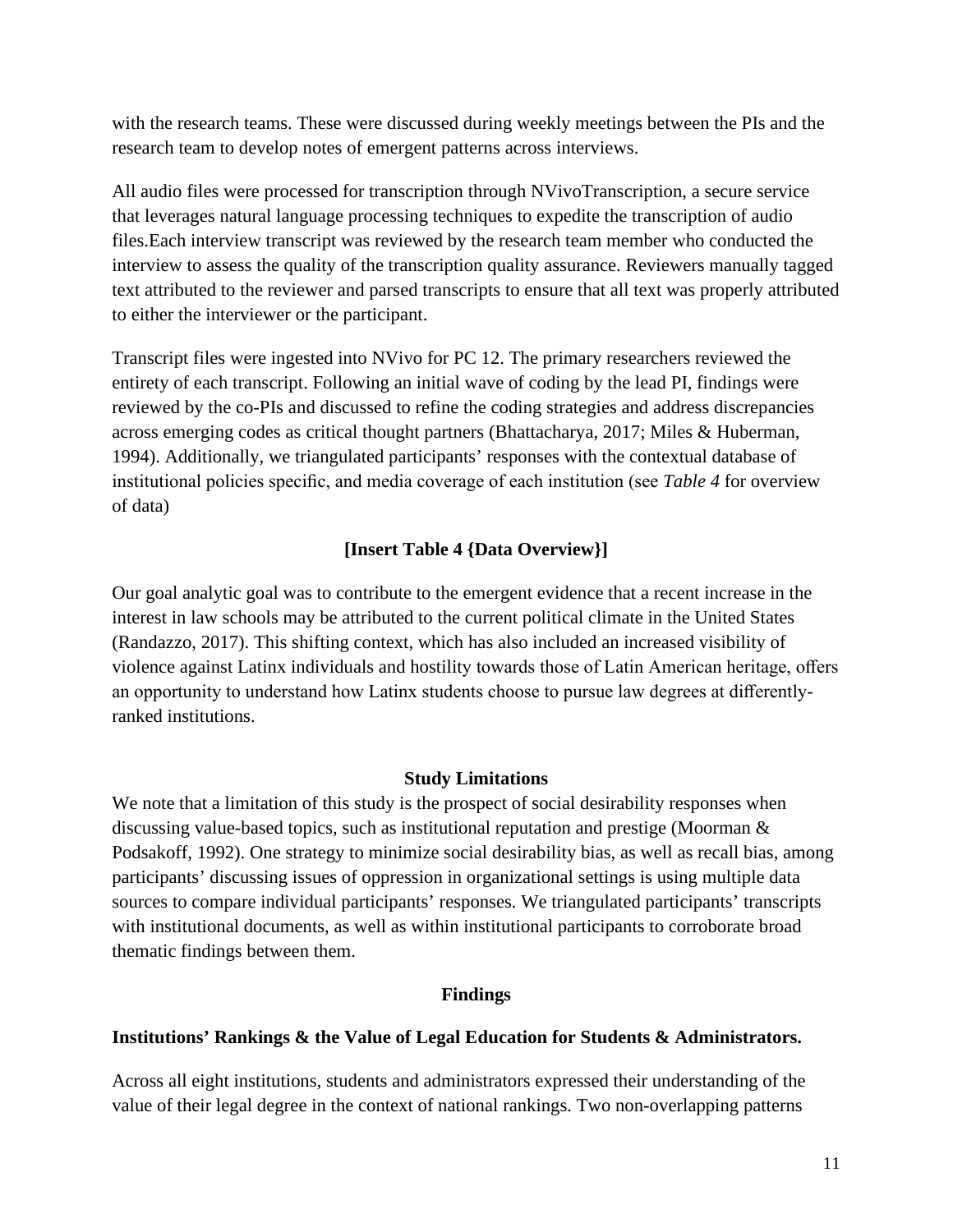emerged in students' framing the value of their respective institution's legal education. Students from the four institutions with the higher ranks (T1 and T2) spoke about their institutions' benefits as a prospective gain for themselves. In contrast, students enrolled at both unranked and lowlier ranked institutions (T3 and T4) spoke about their legal education as a clarification and reaffirmation of their purpose in the law. Across all tiers, students often answered our questions underscoring the emotional toll of thinking about both their individual (student) rankings, as well as their institution's standing.

Administrators from all institutions echoed their students' responses: they, too, have concerns about the restrictive scope by which the (mis)use of normative institutional rankings limits how legal professionals understand the value of legal education. Administrators from T1 and T2 institutions manifested this concern by discussing the reallocation of institutional resources to ensure a consistent ascent in rankings as a strategy to shorthand perceptions of their degrees' value. T3 and T4 administrators, conversely, reframed the value of their education in spite of their unranked status. For these administrators, the value of their education most readily translated into their ability to speak about their institutions' preparation of lawyers willing to serve the region.

As the narrative below illustrates, students and administrators across these law schools demonstrate how technologies of institutional differentiation (i.e. rankings), not just stratify opportunity, but also reorient perspectives between individualized gains and collective service, often with the burden of emotional taxation.

# *Students' Valuation of Legal Education as a Proxy for Future Gains.*

Despite their misgivings about the utility of institutional rankings as a meaningful measurement of their education's quality, almost all of the students from T1 and T2 showed a positive disposition when discussing the prospect of having their institutions' improved ranking. As Guillermo<sup>[2](#page-12-0)</sup> expressed, "I'm hoping we'll be able to break top 20 by the time I graduate. That would be huge," later adding on that the administration was "definitively working towards getting better." Guillermo took his institution's effort to reduce class sizes as a way of helping out with the rankings, concluding that "the dean is obsessed with that, but as a dean, that's the main thing that reflects on her job, I guess." Guillermo was not the only student to name his institution's leader as the driver of T1A's efforts to ascend in their ranks.

Myriam, a first-generation student at T2A, echoed Guillermo's hopes for her own institution's accelerated improvement within the U.S. News rankings: "just the fact that we bumped like 10, I think we jumped 10 spots," within her time as a student at T2A, which she regarded as "impressive in and of itself."

<span id="page-12-0"></span><sup>2</sup> All names are pseudonyms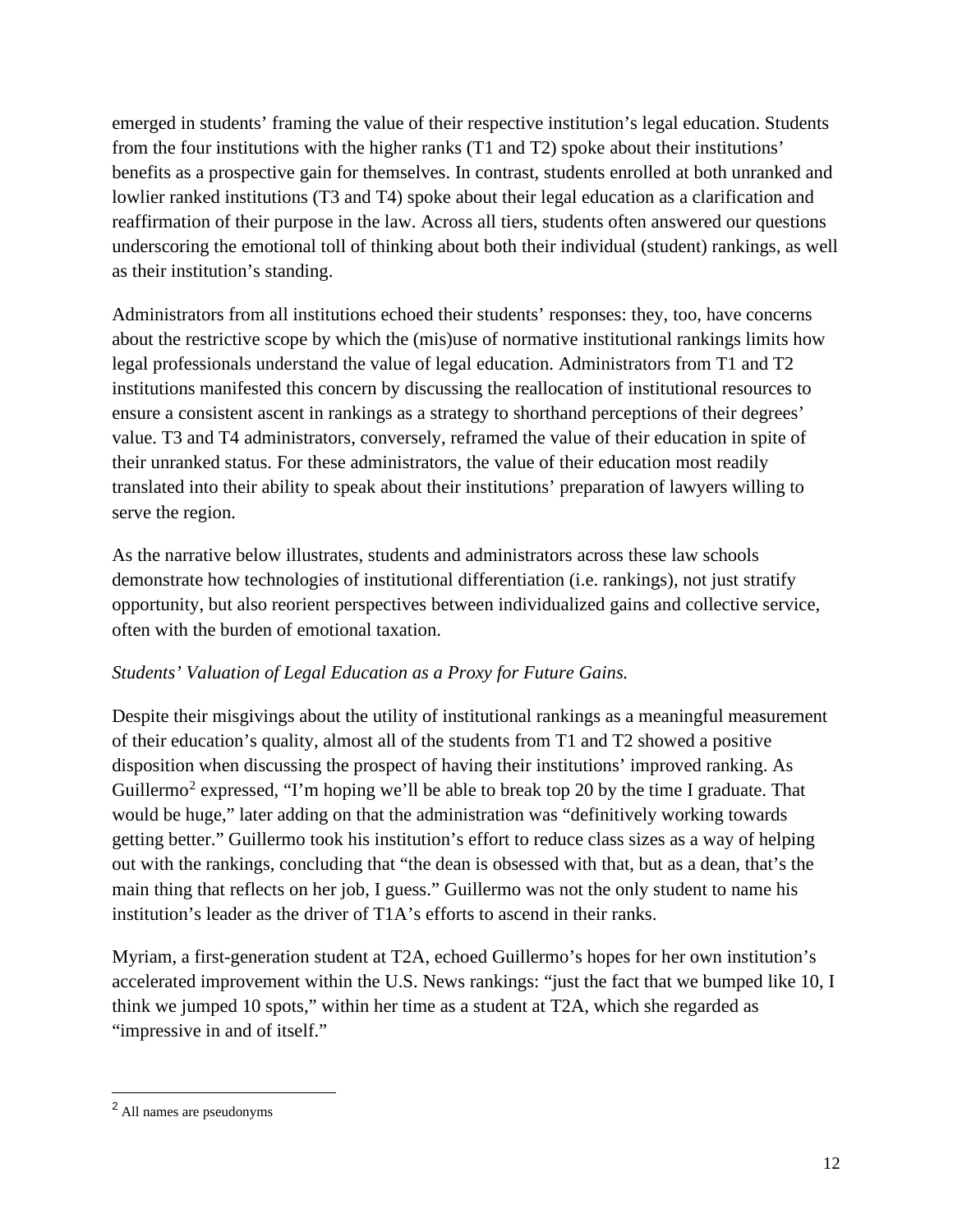Why would students at these higher ranked institutions want to see their institution accelerate its status within these rankings as a way of signaling the value of their preparation? Laura's response captures the general sentiment amongst these prospective lawyers: "I feel like T1B has the ability to break you into high, high ranking prestigious jobs. But I think that it's limited to only the top of the class—so I think that everyone's just kind of trying to get to that top so it impacts everything." Laura's response communicates the hope that their institution's ascension into the higher echelons of prestige can translate into their own individual gains through placements that signal the accrual of particular prestige. As we argue later in this section, students' responses also suggest that their hopes for a future job facilitated by a higher institutional rank also comes at a troubling cost: their present wellbeing.

## *Students' Valuation of Legal Education as an Affirmation of their Present Purpose.*

Students at T3 and T4 institutions, like their peers at T1 and T2, discussed the value of their education in terms of their future employment prospects. However, as they explained their initial responses to our question, these students offered a distinct reframing to the value of their education as a primarily future gain for themselves. Rafael's response captures the ethos of our claim by describing how his experience at T3B led him to reappraise how he thought about his academic preparation:

During my first year, I kind of struggled with the school ranking. Like it really kind of got to me. At one point and I was like, maybe I should just transfer to a better ranked school because I thought it would afford me better opportunities. But then I reached to the school office or something like that—I don't know— And they kind of just put everything in perspective and kind of explained to me how the public interest and big law thing was different and how the rankings, you know, could seem one way, but not that way. Because I didn't know. I didn't know big law and public interest were different parts of the law.

For Rafael, the concern over better opportunities in the future was not only rooted in the aspirations for a "better future," but also in implied belief that these aspirations were restricted to the pursuit of chasing job prospects within big law. Big law featured prominently across students' responses, irrespective of their institution. In fact, big law was the way in which Laura at T1B had described her understanding of "high, high ranking prestigious jobs," as she explained the types of opportunities that T1B could afford. Unlike Laura, however, Rafael's answer both acknowledged the nagging concern that so many of the students at T3 and T4 had discussed, but also reframed it by drawing attention to the opportunities that more closely aligned with an opportunity to cultivate his purpose of serving others. Another student at T3B, Sandy, summarized it by drawing attention to the institution's distinct culture given its focus on "public interest and social justice law."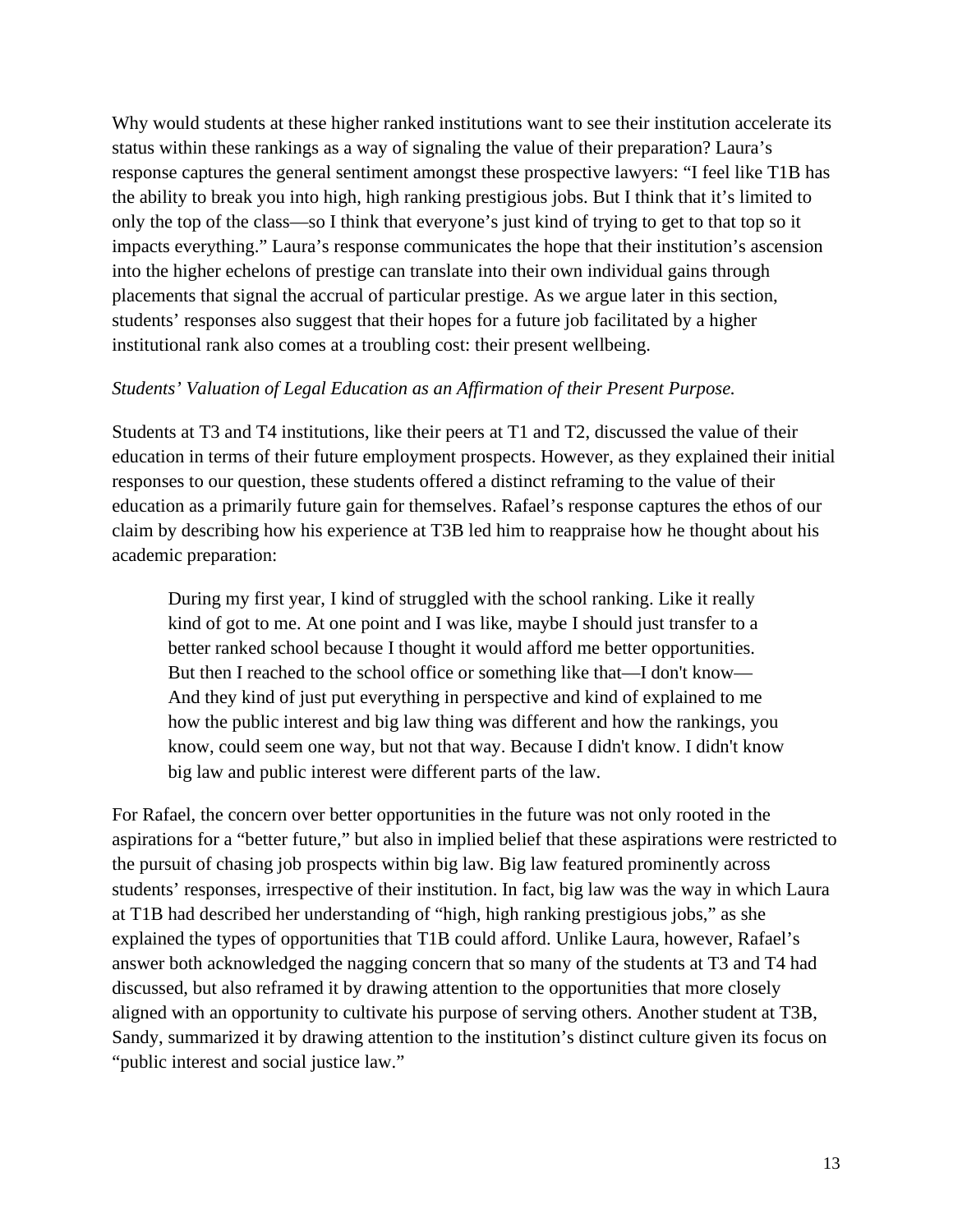For Lorena, at T4A, the value of her education was also contingent on others' regard for her institution. To understand the value of her own legal preparation, she expressed a preference on those whom she knew rather than the information from national rankings: "For me, T4A is well known. They have a good reputation, like, in my community at least. So [the institution's ranking] doesn't affect me." Elaborating on why she thought that institutional rankings did not define how she valued her legal education, Lorena further commented: "the ranking isn't as important because I don't see myself at a high-tier law firm. I don't see myself with the crazy billable hours. Like, I see myself as a solo type of person, like a smaller firm—more personal firm. So I feel like when it's trying to get that big position, like it becomes more important versus when you want to do our own thing, it's not as important."

For students at T3 and T4 institutions, attending these law schools reaffirmed their interest in serving others, in spite of their personal concerns of how enrolling at these institutions might constrain future opportunities. In describing these concerns, Anne shared: "I knew T3A wasn't super high ranked, but I used to work at a law firm where there were really amazing attorneys that went to T3A. And now with the fact that [T3A] is diverse, I decided to go here." Anne affirmed what many other students experienced: attending a lower ranked institution also meant that she had to work hard in order to stand out: "I knew going into T3A, because it's like a lower ranked institution, that I really had to show out with my grades and stand out. Because if I'm going to be taken seriously—like in the real world—that's the only way I would be." Anne's concern about working assiduously to stand out was not unique amongst her peers at lower ranked institutions. In fact, the toll of worrying about their performance in order to stand out was the undercurrent tethering students across all institutions.

#### *The toll of rankings on students' wellbeing.*

For Dayana, pursuing her degree at T1B was a logical choice after becoming the first in her family to complete her bachelor's in English at a public institution in the same state as T1B. Describing herself as a working class Latina, Dayana, spoke of her middle school and high school years as the time that introduced her interest in the legal profession. Describing visits from lawyers who came to speak to youth of color to motivate them to advocate for their communities' wellbeing. As Dayana shared why she had opted to pursue a degree in law, she echoed this sentiment by simply stating: "I want to empower my community." After completing her bachelor's she accrued additional experience in the legal field as an intern before enrolling at T1B. When asked to describe the institution's mission, Dayana's response unexpectedly illustrated how her commitment to the law in the hopes of empowering others conflicted with the toll of institutional prestige-seeking: "I think T1B is very focused on getting their numbers up in terms of their rankings. Having passed the bar at higher levels and, like, I respect that they're doing a lot of things to get those numbers up, but sometimes it feels like that's all they care for. And not that much of our mental health."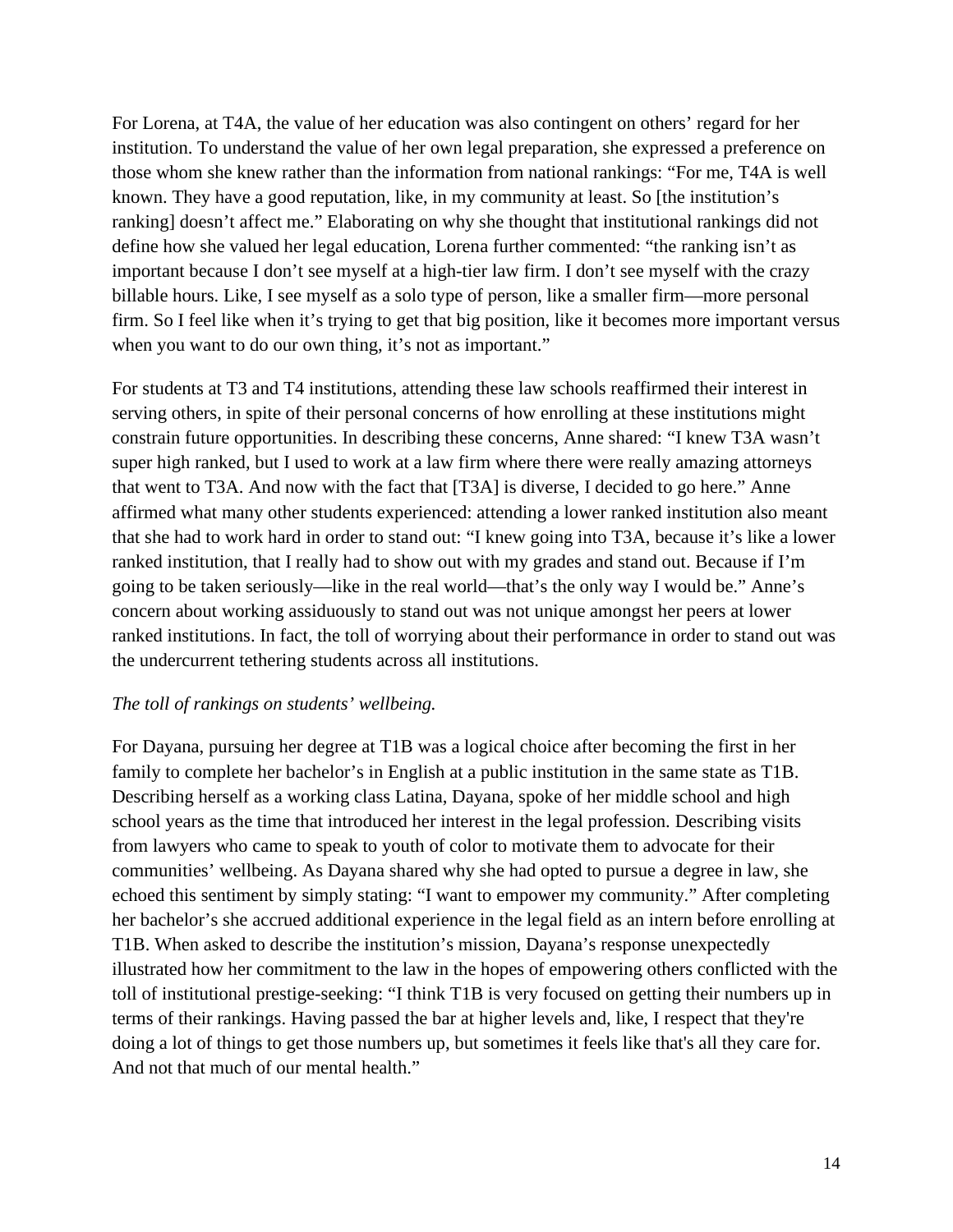To illustrate her point, Dayana spoke about her experience from her prior term, illustrating how the pursuit of increasing the value of her legal education through higher rankings was, in her view, in disequilibrium with the broader effort to cultivate students' overall wellbeing:

During finals, when I walked out, I saw someone overdose and die. Like, literally, like, as I walked out. It's like (pause) That sort of thing does have some sort of mental impact on you. On top of like trying to be a law student. So I really feel like the school is trying their best to boost their numbers, but they really need to focus on our environment […] So it's, like, there's a major disconnect between our well-being and our mental health and the overall goal. And I think, like, don't get me wrong, I think it's obviously super important to get us to pass the bar. But I think a big component of that is making sure that we're mentally healthy and that we feel supported by the school.

Dayana's comments captured a common sentiment across students amongst the four institutions that were more highly ranked. Many of these students understood their institutions' efforts to increase in their rankings as an institutional strategy that could benefit students' future prospects given the prospect of a better return for their current investment. Yet, the distribution of efforts to pursue this goal created tensions that, for many of these students, were altogether at odds with their institutions' missions.

As Isabela shared in her response describing T1A's mission, she defined the institution through her perception of the current dean's efforts to enhance their law degree's value by improving their U.S. News ranking:

The current Dean—I think her mission is really just increase the rankings no matter what—even if it costs students' valuable opportunities and maintaining their mental health. We will rise in the rankings and we're gonna build all these student spaces even if the money would be better elsewhere, you know—I just—I think that law schools in general are all about that. But there are ways that you can achieve both the listening to your students and valuing your students. And, you know, making the law school—your degree—marketable.

Isabela's critique of her institution's disinvestment in valuing students' mental health, however, was not born from her own experiences. On the contrary, she described herself as the institution's model student; despite her personal gains, she lamented how the institution's responsiveness to her own personal aspirations devalued her peers' interests:

I am speaking from a place where, like, I'm T1A's ideal student. I have done well in law school: I have [awards], I got summer associate jobs, I made law review. I get to be touted as a diversity member of the law school—so, like, the school works in my favor. The school really wants students to be pushed into big law because it makes it rises in the ranks by the law. So like the law school really does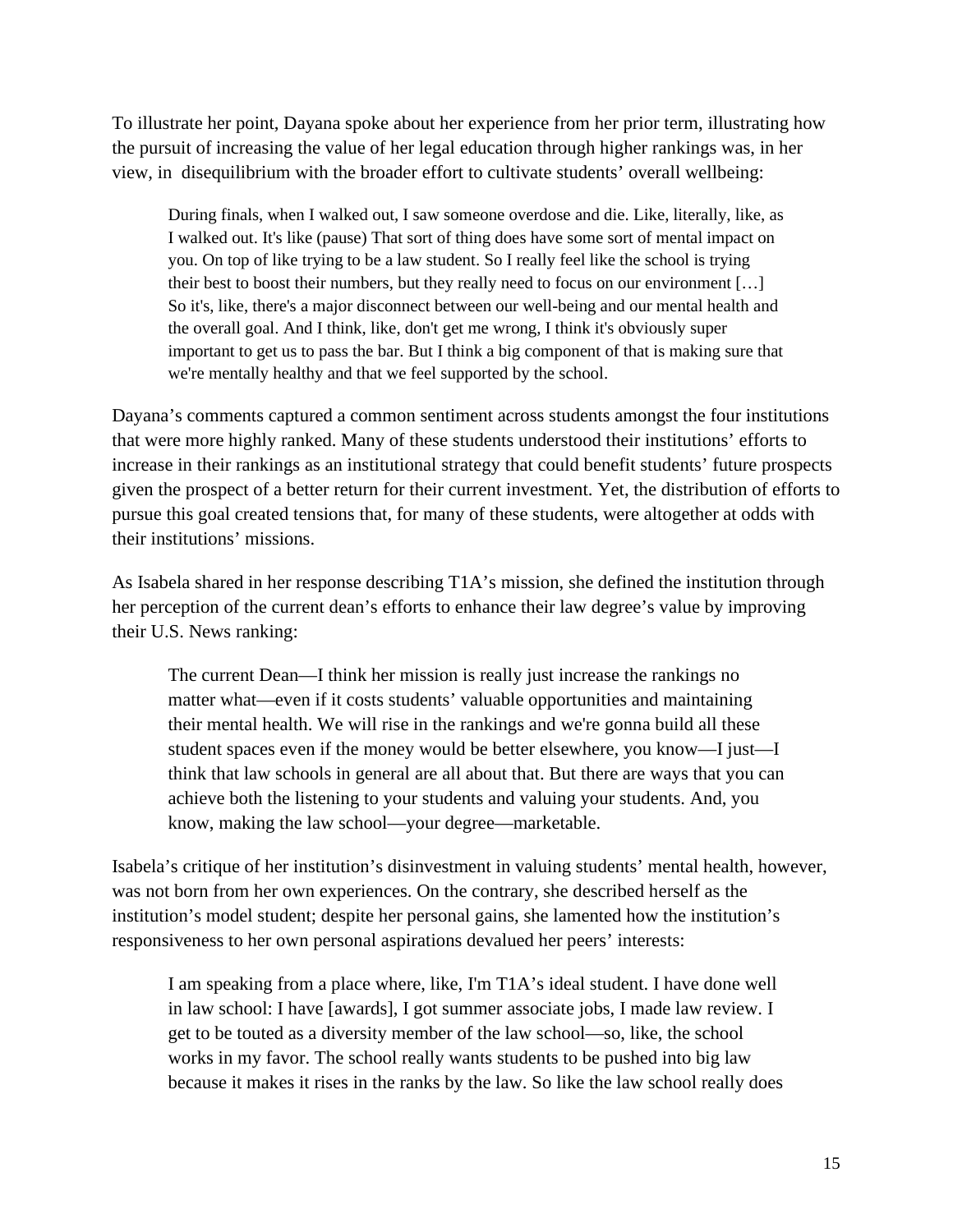work in my favor, but it doesn't make me feel good because I have a lot of friends that have completely different goals and they aren't supported as much.

Isabela's investment in her peers' wellbeing resonated across students from all institutions. For those at higher-ranked institutions, however, her disappointment at others' success contrasted with the personal gains that she received from her institution's actions reaffirming normative understandings of value embedded in the processes by which U.S. News and other ranking mechanisms differentiate institutions. Administrators, as we document in the following section, also displayed conflicting perspectives in their process of articulating how their institutions' contributed to their students' preparation to enter the legal profession.

## *Administrators' Burden of Valuing Degrees through Prestige.*

Administrators at T1 and T2 institutions used a similar rhetoric to their students to articulate the value of their institution's educational offerings. Students' concerns over mental health and wellbeing were familiar to them; some even expressed similar concerns. Jordan at T1A echoed Isabela's earlier assessment when discussing the value of her institution's ranking: "My issue with rankings ins they don't take into account other things that are of value to the legal education […] and so that can allow schools to ignore other things that are important or not put as much emphasis on them." The impact of these institutional actions, for Jordan, was most noticeable in students and their future choices:

It is very much the culture of law schools and the legal field just to be like: 'Are you top 10 percent,? Are you or on law review? Are you on moot court, mock trial or are you doing things, you know? Did you get  $X$  job? It is very much a place that fosters like that type of. thought process for students and I, personally, I don't think that's the most healthy or the best approach. And so I think of a student that gets caught up in that—and it's very easy to do—I mean, I have friends that are working big law jobs. And they just felt like they had to be on law review and they had to be top of the class and get those jobs. And they got them and they were miserable. And then, you know, I think that if you're really caught up in that, I think that it can have a very negative effect on your experience, particularly if you think that's all that matters and you don't succeed.

Jordan's observations of his own peers with whom he attended law school resonate with current students' concerns. Colleagues at other institutions, despite sympathizing with students' concerns, contextualized institutions' investment in better rankings by depicting the broader ecosystem of law schools' stakeholders. Marcos, a mestizo man who had worked at T1B for several years, explained how, in his view, U.S. News was important because it communicated the institution's value to audiences that extended beyond prospective and current students: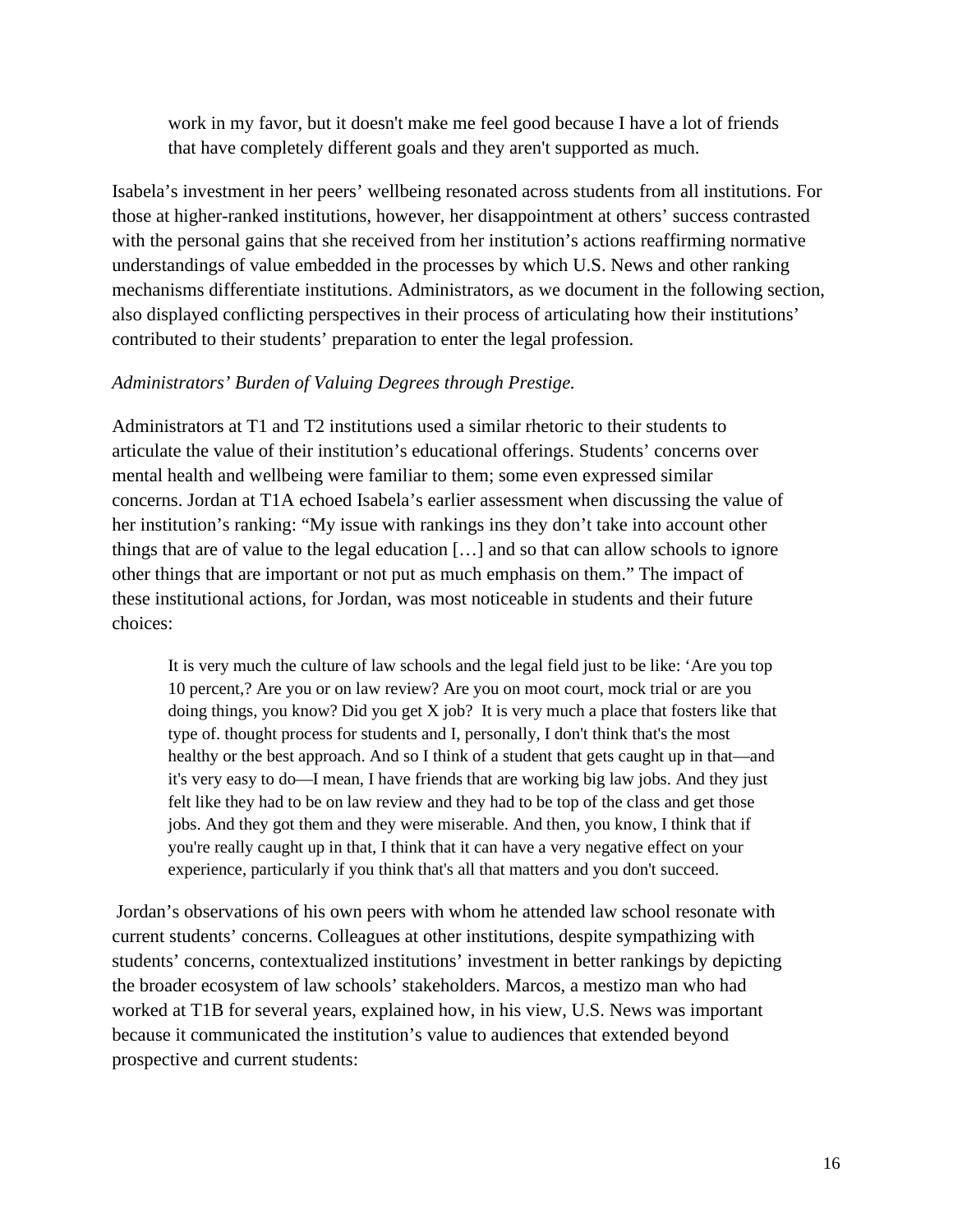U.S. news is important to us because, you know, our alumni want our school ranking to go up because they've invested money to a degree. I want my degree to go up and get out. You can't ignore the reality of the rankings. I think what is most tough in my role, right, is U.S. News cares more about a GPA or an LSAT than they do about how diverse the school is or, you know, what's your number of first generation law students, and so they ask you to give more opportunities to folks, but they don't reward you for that. That's where, I think, again—I'm not against ranks, I just don't think the rankings capture the real value of our schools.

Marcos describes both a narrowed definition of value through the reliance on institutional rankings, while also calling attention to a more expansive way of understanding how an institution's legal degree offers a value to its students. It also manifests a dangerous false binary: excellence in GPA and LSAT necessarily implies an inability to support a diverse student population. Unfortunately, such a dyadic construction was a familiar framing for this issue and spoke to the heart of our study's central interest. It asserts an understanding that positions enrolling high proportions of low-income students of color as diametrically opposed to a rigorous educational experience. Becca, an administrator at T2B, offered her own description of this belief by sharing how colleagues in the field might describe it: "if you're going to have a high level of nonwhite students, you're going to have a hard time considering your school strong academically." In her assessment, this presumption extended beyond the context of the institutions' enrollment and spoke of the way others may perceive the broader demography of the city where her institution is located. She added: "I definitely know people kind of look at [the city] as a whole and kind like, well, there are some great [Hispanic Ethnonationalism] people running the show down there." Becca's account suggests that institutions' location mediates perceptions of its value. Her comments describe how these frameworks can be mobilized to undermine an institution's value not solely on the basis of limited national recognition due to its ranking, but *because of* its dwelling in regions with a high proportion of Latinx individuals. Administrators at institutions within T3 and T4 tiers employed the value of their institution's location as an asset rather than a hindrance to the institution's value. Indeed, as we describe below, this reframing of their institutions offers a prominent way by which administrators narrated how their institutions offered unique opportunities for their students.

#### *Administrators' Valuation of Degrees through Opportunities to Serve.*

For Kimberly at T4B, explaining the value of her institution's degree had to begin with an acknowledgement of what understood could be a potential deal-breaker for some prospective students:

We are not a high ranked school and we're honest with people about that. There's nothing we hide in terms of saying, you know, we are a regional small school. You have to make a list of what's important to you when you're looking at law schools and decide if rank and getting into a top, top law firm is your goal. Then T4B probably isn't the place for you. But if at the end of the day you want to practice in [Southern State where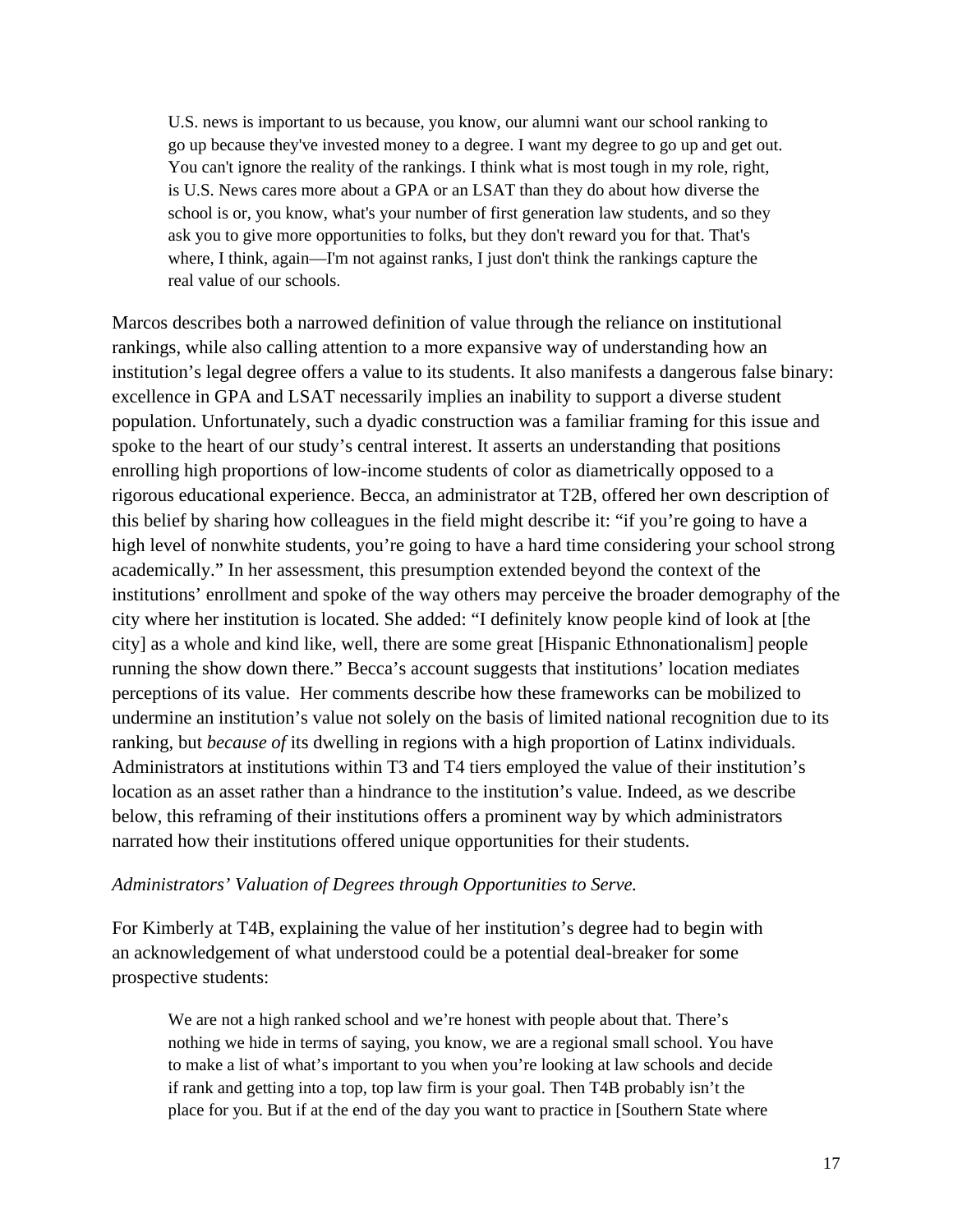T4B is located], you want to work for a small to medium sized firm, we have a great network […] We're the only law school in [City] and that's one of the big things that we often talk about: we have tons of opportunity for students to find jobs and internships and things like that.

For both Kimberly and her colleague, Giselle, T4B's roots within its region offered an unparalleled opportunity for prospective lawyers who saw themselves as committed to serving in the area. Echoing Kimberly's comments, Giselle added: "If you want to practice in [City, Southern State], you are immediately part of an alumni network that is incredibly supportive and expansive. And, of course, we do have alumni outside of [City] and even outside of [Southern State]. But I see tremendous value for students in choosing T4B if they want to stay in [City, Southern State]."

At T3B, the opportunity to serve the region was a strong distinguishing value for the institution given students' opportunities to interact with local government through its multiple clinics. In the same way that students' spoke about a commitment to a more just legal system as the backbone of the institution's focus, Rel, a gender nonconforming administrator, added how the institution's focus on issues of social justice in legal training also extended into the collaborative ethos that defined the school. In their words: "Another thing that you get at T3B with your law degree is a camaraderie with your classmates and a sense of everybody working toward a common goal." Rel's overtly optimistic description of an unwavering collaborative spirit is one that we understood as germane to the genre of institutional viewbooks geared at prospective students (Hartley & Morphew, 2011).

But in our synthesis of respondents' accounts across T3B, what emerged was a consistent pattern of both administrators and students asserting the importance of collaboration as a way of heeding the institution's commitment to serving the public. Its commitment to serving its city was, in their view, rendered visible through the various clinics specializing in services for individuals in especially vulnerable life circumstances. In describing the institution's focus on public interest, Natalie, a mixed Latinx student at T3B summarized it thusly: "Public interest law is supposed to be a very collaborative field. You work on a team. The idea is not to try and do better or outperform your coworkers like it might be in big law. Like here [at T3B], you're supposed to be working with other people and not trying to cut them down."

As these institutions suggest, law schools in the lower rungs of current ranking hierarchies like U.S. News have mobilized asset-based rhetorics that underscore their contributions to their region and commitment to specializing into particular areas of the law. Yet, like their T1 and T2 counterparts, their legitimacy as institutions is inextricable from their participation in ranking processes that underscore traditionally restrictive understandings of value.

#### **Summary and Implications for Future Research on Legal Education**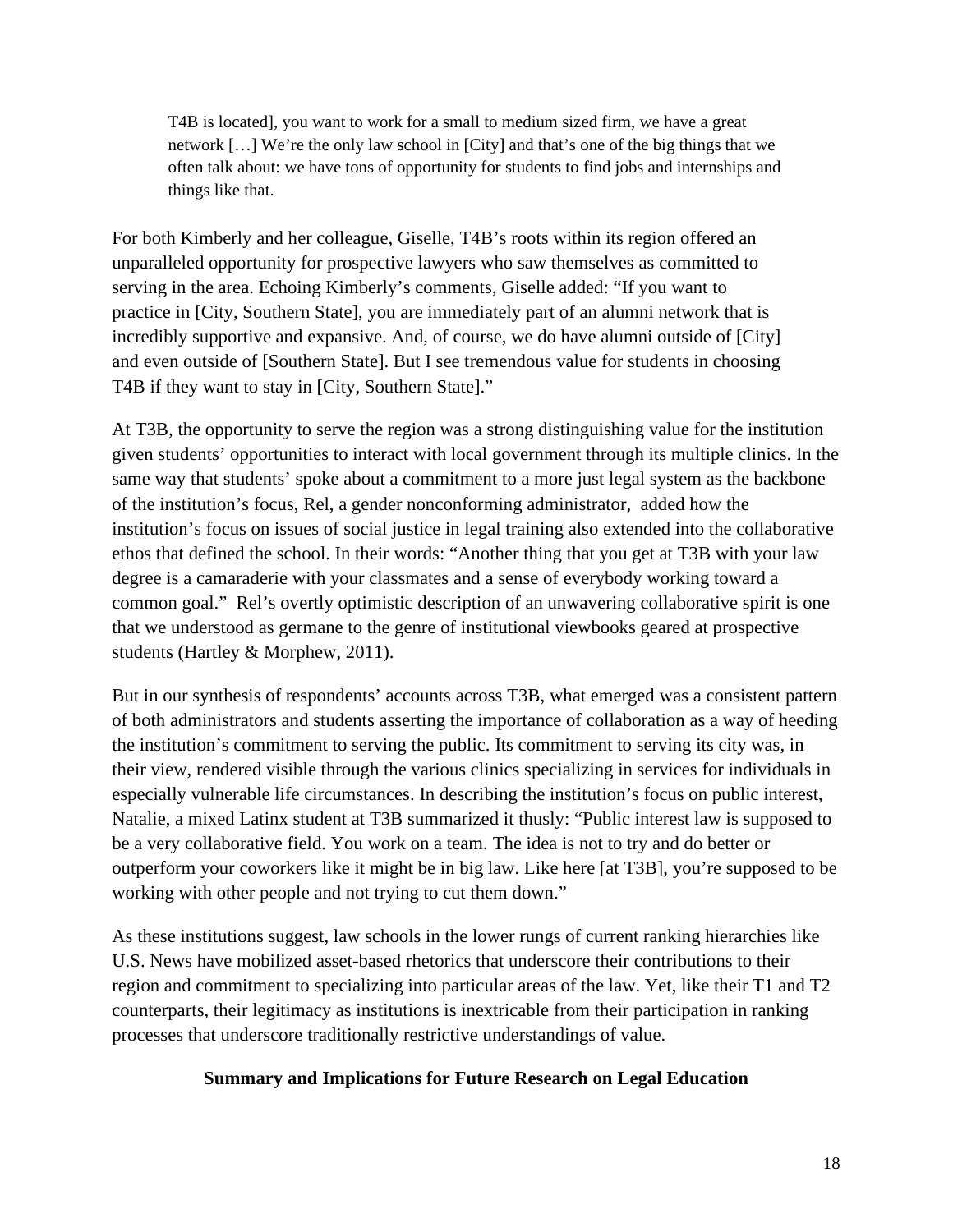As our synthesis of narratives across students at these eight institutions show, the value of legal education for Latinx students is not only contingent on their social positioning, but also mediated by the broader (macro) influence of normative constructions of value and prestige. For those students who have the greatest proximity to a higher status, their prospective gains are tempered by enduring institutional efforts to both maintain and consistently improve institutional rankings. These students, then, offer a picture where rather than understanding the accrual of value as a given status, they clarify the extractive (and exhaustive) properties of a process that has no clear end; for even if an institution achieves their intended rank, the choices by which they can maintain such standing are equally deleterious for students' wellbeing. These insights offer important avenues for the legal profession, much like the rest of the education profession, to examine the ultimate tradeoff in their pursuit of accruing greater value. Importantly, the focus on Latinx students also demonstrates how the narratives of diversity and inclusion invoked by the legal profession are stymied by an unwillingness to reframe academic rigor with ethnoracial inclusion. For Latinx students in this study, the stakes of this compromise is, ultimately, their wellbeing.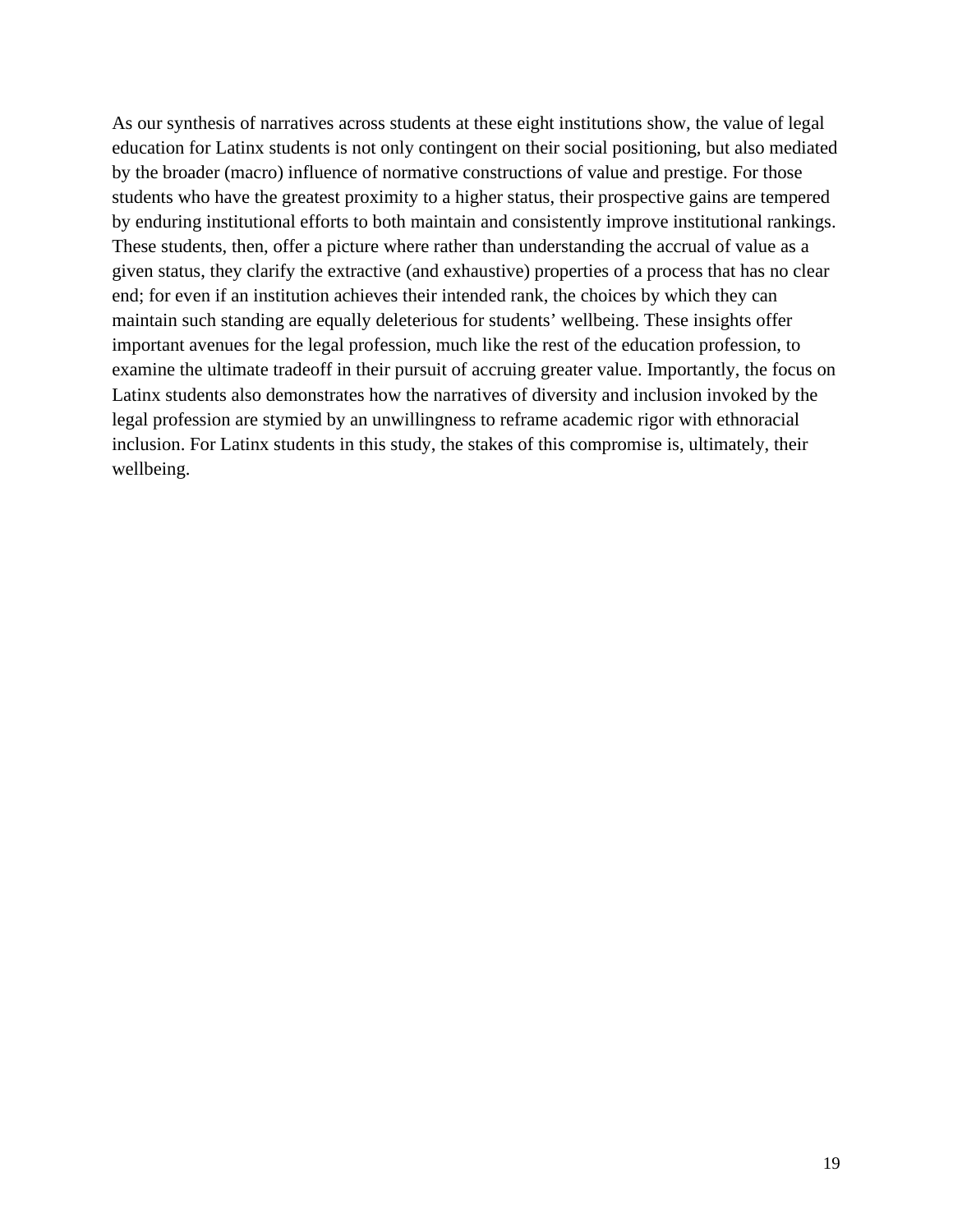#### **References**

- Alcántar, C. M., Pazich, L. B., & Teranishi, R. T. (2019). Meaning-Making About Becoming a Minority Serving Institution: A Case Study of Asian-American Serving Community Colleges. *The Review of Higher Education*, *42*(5), 309–335[.](https://doi.org/10.1353/rhe.2019.0054) <https://doi.org/10.1353/rhe.2019.0054>
- Castro Samayoa, A. (2018). Minority Serving Institutions under Trump's presidency: Considerations for current policies and future directions. Civil Rights Project/Proyecto Derechos Civiles. Los Angeles, CA.
- Castro Samayoa, A. & Gasman, M. (2019)*. A Primer on Minority Serving Institutions*. New York, NY: Routledge.
- Conrad, C. & Gasman, M. (2015). Educating a diverse nation: Lessons from Minority Serving Institutions. Harvard University Press.
- Cotton, N. C. (2006). The Competence of Students as Editors of Law Reviews: A Response to Judge Posner. *University of Pennsylvania Law Review*, 154(4), 951. <https://doi.org/10.2307/40041289>
- Cuellar, M. G., & Johnson-Ahorlu, R. N. (2020). Racialized Experiences Off and On Campus: Contextualizing Latina/o Students' Perceptions of Climate at an Emerging Hispanic-Serving Institution (HSI). *Urban Education*, [*advance online copy*] [https://doi.org/10.1177/004208592092777](https://doi.org/10.1177/0042085920927772)
- Deo, M. E., Allen, W. R., Panter, A. T., & Daye, C. (2009). Struggles & Support: Diversity in U.S. Law Schools. *National Black Law Journal*, *23*, 71–97
- Daniels, S. (2017). *The Perennial (and Stubborn) Challenge of Cost, Affordability, and Access in Legal Education: "We Will Continue to Muddle Through"* (SSRN Scholarly Paper ID 3058392). Social Science Research Network. <https://papers.ssrn.com/abstract=3058392>
- Espeland, W. N. & Sauder, M.. (2016). *Engines of Anxiety: Academic Rankings, Reputation, and Accountability*. Russell Sage Foundation.
- Garcia, G. A. (2019). *Becoming Hispanic-Serving Institutions: Opportunities for Colleges and Universities*. Johns Hopkins University Press.
- Garcia, G. A. (2017). Defined by Outcomes or Culture? Constructing an Organizational Identity for Hispanic-Serving Institutions. *American Educational Research Journal*, *54*(1\_suppl), 111S-134S. <https://doi.org/10.3102/0002831216669779>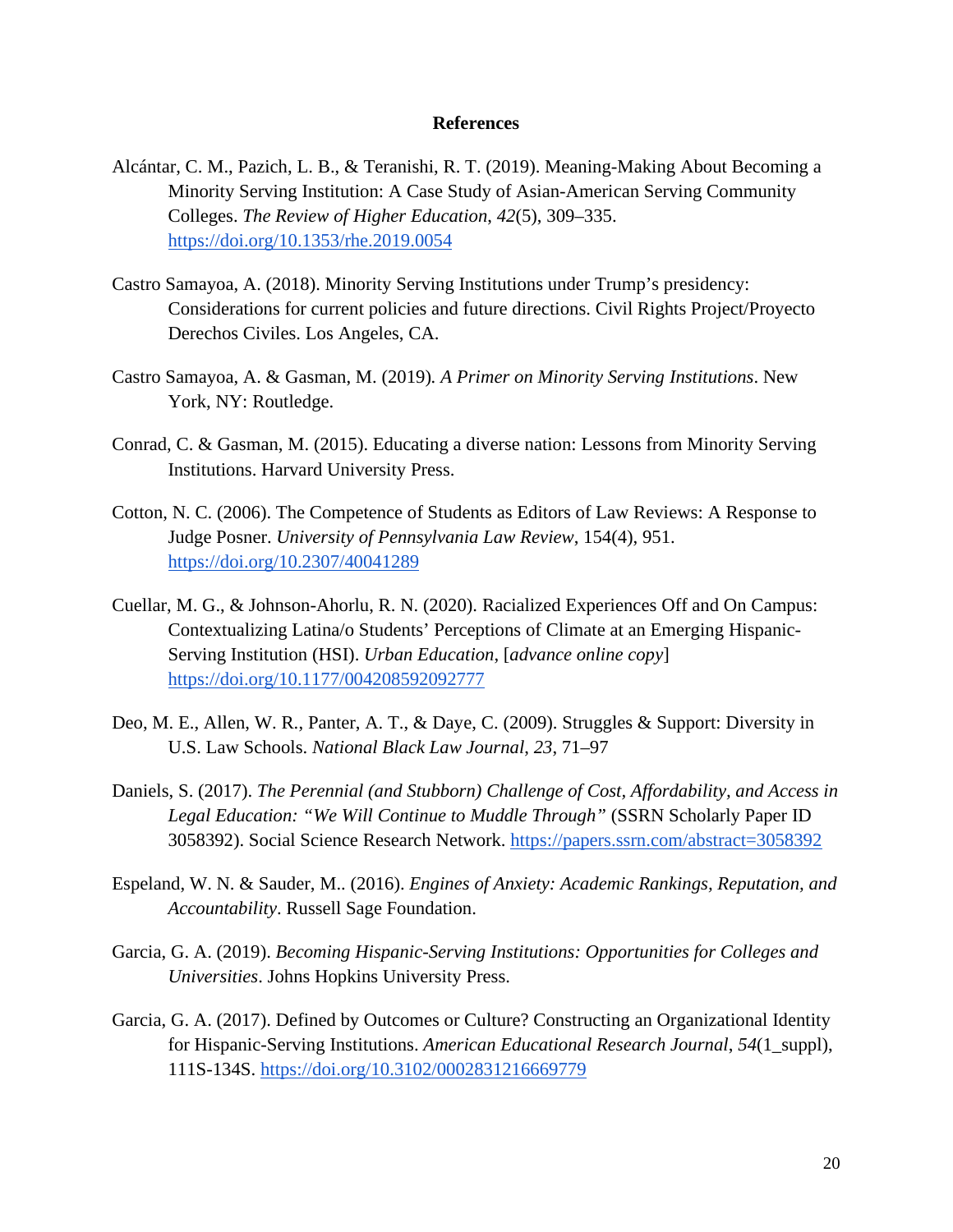- Garcia, G. A., & Guzman-Alvarez, A. (2019). Descriptive Analysis of Graduate Enrollment Trends at Hispanic-Serving Institutions: 2005-2015. *Journal of Hispanic Higher Education*, [*Advance online copy]*. <https://doi.org/10.1177/1538192719835681>
- Gasman, M., Castro Samayoa, A. & Nettles, M. (Eds.). (2017). *The Return on Investment for Minority Serving Institutions.* Policy Information Report and ETS Research Report Series No. RR-17-57. Educational Testing Service
- Hartley, M., & Morphew, C. C. (2008). What's Being Sold and To What End?: A Content Analysis of College Viewbooks. *The Journal of Higher Education*, *79*(6), 671–691[.](https://doi.org/10.1353/jhe.0.0025) <https://doi.org/10.1353/jhe.0.0025>
- Hardy, P. M., Kaganda, E. J., & Aruguete, M. S. (2019). Below the Surface: HBCU Performance, Social Mobility, and College Ranking. *Journal of Black Studies*, *50*(5), 468–483. <https://doi.org/10.1177/0021934719847910>
- Heckathorn, D. D. (2011). Comment: Snowball versus Respondent-Driven Sampling. *Sociological Methodology*, *41*(1), 355–366. [https://doi.org/10.1111/j.1467-](https://doi.org/10.1111/j.1467-9531.2011.01244.x) [9531.2011.01244.x](https://doi.org/10.1111/j.1467-9531.2011.01244.x)
- Hu, X., & Blanco, S. A. (2020). Recognized to Serve: Do (Emerging) Hispanic-Serving Community Colleges Expand Access? *Community College Journal of Research and Practice*, 1–17[.](https://doi.org/10.1080/10668926.2020.1718033) <https://doi.org/10.1080/10668926.2020.1718033>
- Li, M., Yao, P., & Liu, G. (2020). Who's going to law school? Trends in law school enrollment since the great recession. *U.C. Davis Law Review*, 54 [*forthcoming*].
- Marin, P., & Pereschica, P. (2018). Becoming an Hispanic-Serving Research Institution: Involving Graduate Students in Organizational Change. *Association of Mexican American Educators Journal*, *11*(3), 154–177. <https://doi.org/10.24974/amae.11.3.365>
- Marin, P. (2019). Is "Business as Usual" Enough to Be Hispanic-Serving? Becoming a Hispanic-Serving Research Institution. *Journal of Hispanic Higher Education*, *18*(2), 165–181[.](https://doi.org/10.1177/1538192719832250) <https://doi.org/10.1177/1538192719832250>
- Moorman, R. H., & Podsakoff, P. M. (1992). A meta-analytic review and empirical test of the potential confounding effects of social desirability response sets in organizational behaviour research. *Journal of Occupational and Organizational Psychology*, *65*(2), 131–149[.](https://doi.org/10.1111/j.2044-8325.1992.tb00490.x) <https://doi.org/10.1111/j.2044-8325.1992.tb00490.x>
- Núñez, A.-M., Crisp, G., & Elizondo, D. (2015). Mapping Hispanic-Serving Institutions: A Typology of Institutional Diversity. *The Journal of Higher Education*, *87*(1), 55–83[.](https://doi.org/10.1353/jhe.2016.0001) <https://doi.org/10.1353/jhe.2016.0001>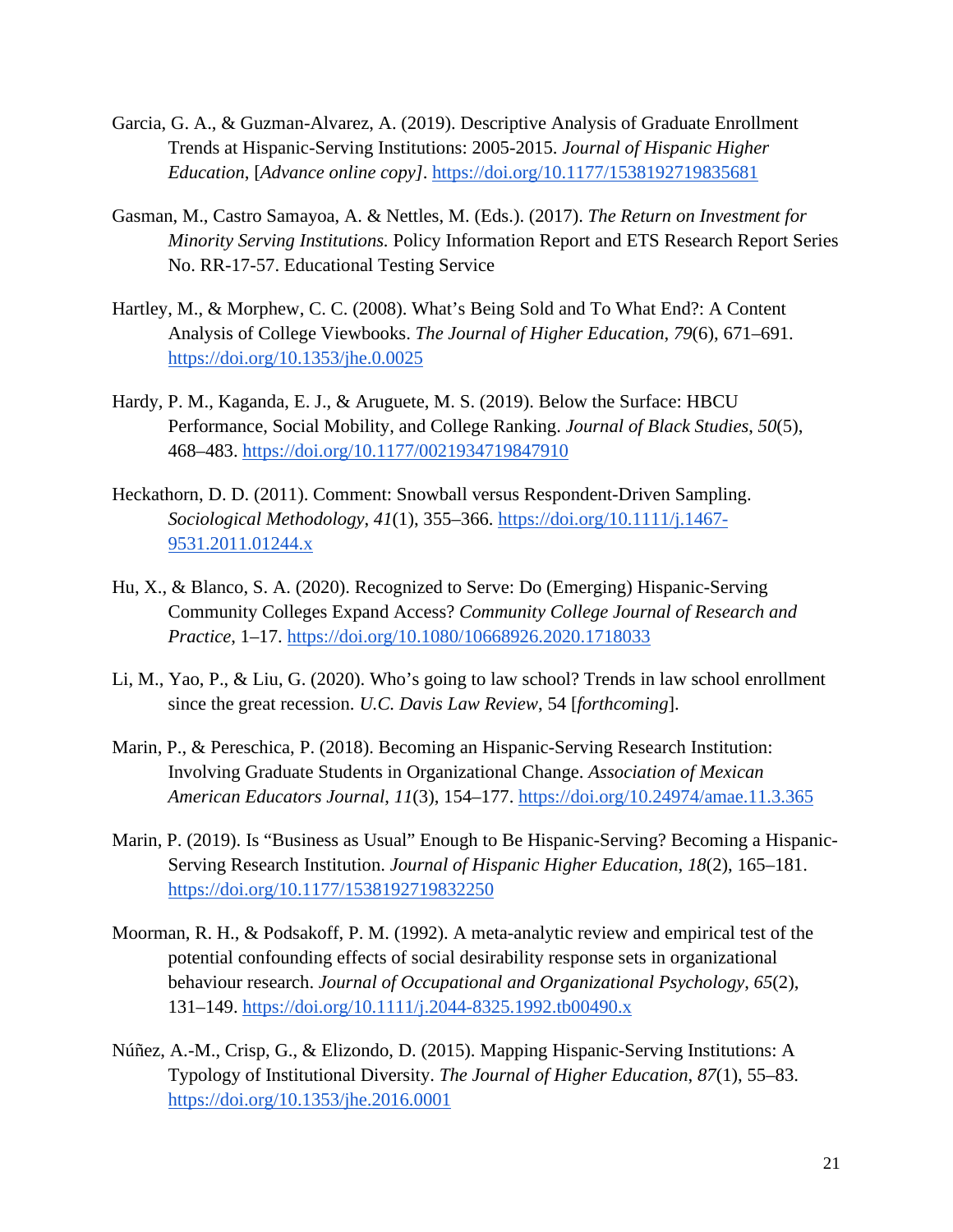- Taylor, A. N. (2018). Robin Hood, in Reverse: How Law School Scholarships Compound Inequality. *Journal of Law & Education*, *47*, 41–108.
- Taylor, N. (2015). Diversity as a law school survival strategy. *Saint Louis University Law Journal*, *59*, 321–354.
- Tejani, R. (2017). Professional apartheid: The racialization of US law schools after the global economic crisis: Professional apartheid. *American Ethnologist*, *44*(3), 451–463[.](https://doi.org/10.1111/amet.12521) <https://doi.org/10.1111/amet.12521>
- Ray, V. (2019). A Theory of Racialized Organizations. *American Sociological Review*, *84*(1), 26–53[.](https://doi.org/10.1177/0003122418822335) <https://doi.org/10.1177/0003122418822335>
- Ryan, C. J. Jr., & Frye, B. L. (2019). The 2019 Revealed-Preferences Ranking of Law Schools. *Belmont Law Review*, *7*(1), 86–113.
- Sander, R., & Bambauer, J. (2012). The Secret of My Success: How Status, Eliteness, and School Performance Shape Legal Careers. Journal of Empirical Legal Studies, 9(4), 893– 930.<https://doi.org/10.1111/j.1740-1461.2012.01267.x>
- Sloan, K. (2015, February 16). Lower Tier Leads in Diversity; Minorities gain at less prestigious law schools. *The National Law Journal*, 1
- Spade, D. (2011). *Normal life: Administrative violence, critical trans politics, and the limits of law.* Brooklyn, NY: South End Press.
- Sturm, S., & Guinier, L. (2007). The Law School Matrix: Reforming Legal Education in a Culture of Competition and Conformity 2007 Symposium on the Future of Legal Education. *Vanderbilt Law Review*, *60*, 515–554.

Wooten, M. E. (2015). *In the Face of Inequality: How Black Colleges Adapt*. SUNY Press.

Wooten, M. E. Ed.). (2019). *Race, Organizations, and the Organizing Process*. Emerald Group Publishing.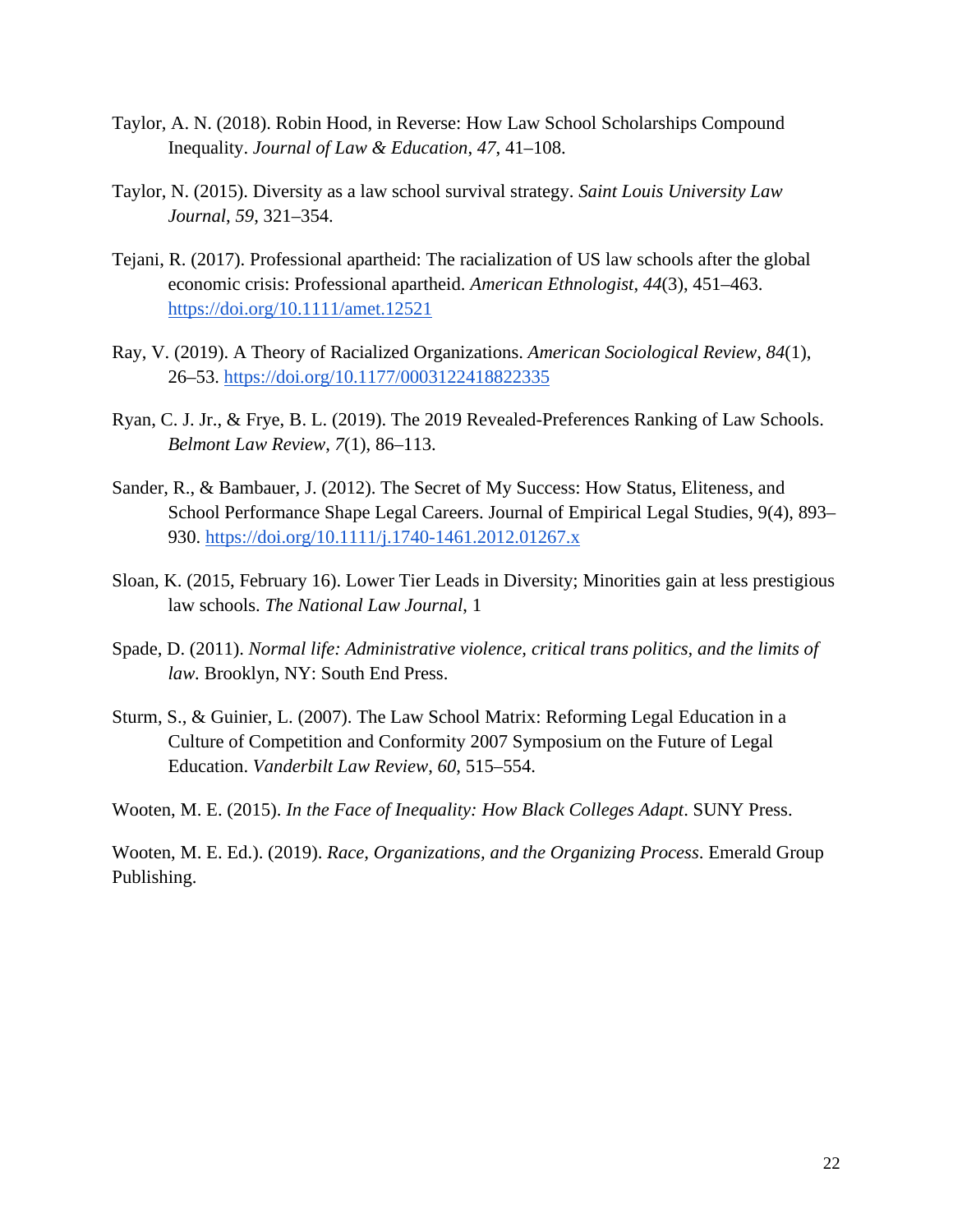# **Tables**

# **Table 1. Institutions Selected for Inquiry**

| Region | Institution      | % Latinx<br>$(1L-3L)$<br>students) | $\%$<br>Minority<br>$(1L-3L)$<br>students) | Over 500<br>Students? | Over<br>25%<br>Latinx? | Over 50%<br>ethnoracial<br>minorities? |
|--------|------------------|------------------------------------|--------------------------------------------|-----------------------|------------------------|----------------------------------------|
| South  | T <sub>1</sub> A | 18%                                | 33%                                        | Yes                   | No                     | No                                     |
| West   | T1B              | 16%                                | 35%                                        | Yes                   | No                     | No                                     |
| South  | T <sub>2</sub> A | 52%                                | 63%                                        | No                    | Yes                    | Yes                                    |
| South  | T <sub>2</sub> B | 32%                                | 44%                                        | Yes                   | Yes                    | No                                     |
| South  | T <sub>3</sub> A | 25%                                | 55%                                        | N <sub>o</sub>        | Yes                    | Yes                                    |
| East   | T3B              | 21%                                | 48%                                        | No                    | No                     | No                                     |
| South  | T <sub>4</sub> A | 66%                                | 80%                                        | Yes                   | Yes                    | Yes                                    |
| South  | T <sub>4</sub> B | 49%                                | 58%                                        | Yes                   | Yes                    | Yes                                    |

## Table XX: Institutions Selected for Inquiry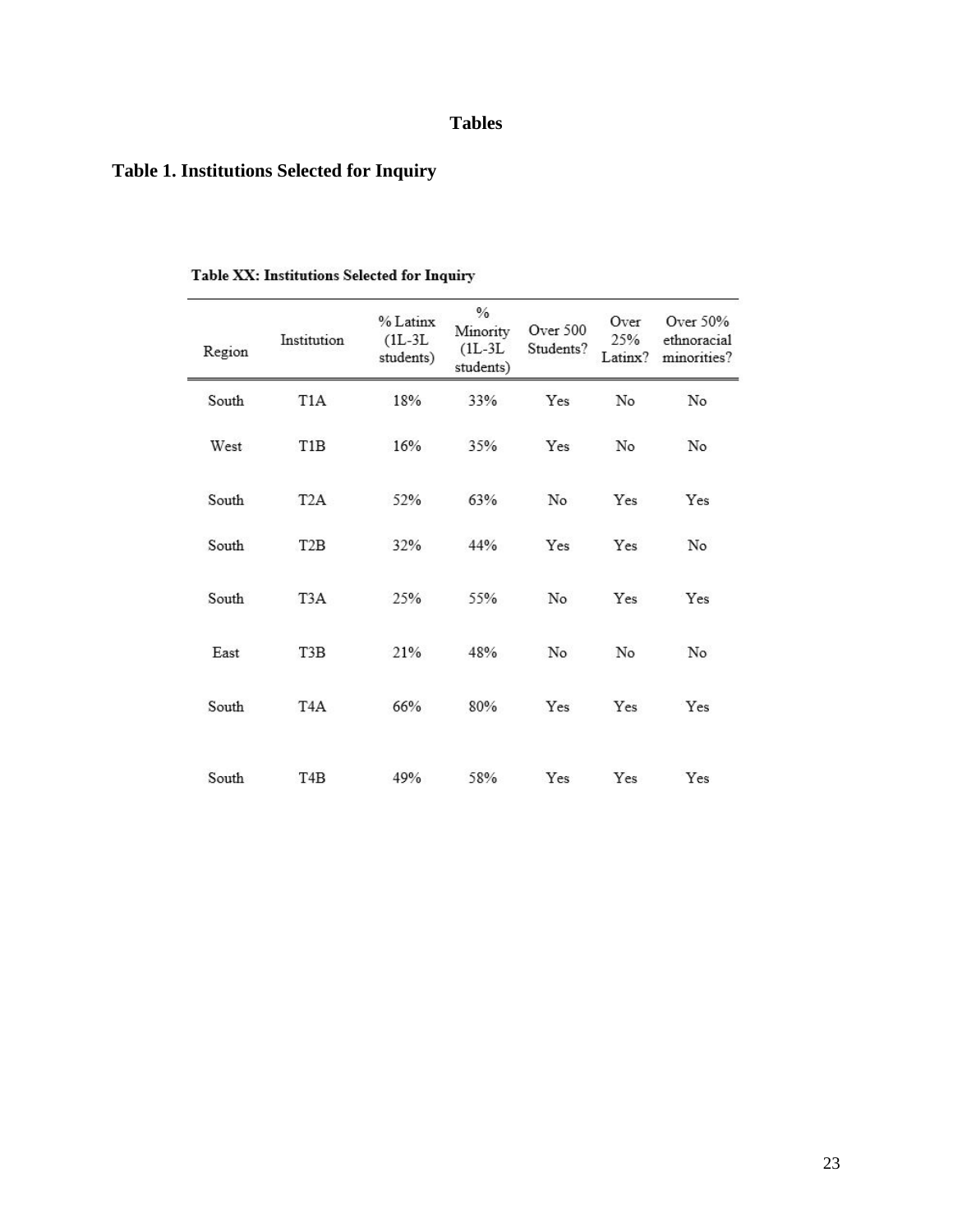# **Table 2-A. Demographic Overview - Educational Background (Students Only)**

| <b>Table. Demographic Overview (Students only)</b>    |             |       |       |              |              |
|-------------------------------------------------------|-------------|-------|-------|--------------|--------------|
|                                                       | <b>Tier</b> |       |       |              |              |
|                                                       | T1          | T2    | T3    | T4           | <b>Total</b> |
| $n =$                                                 | 23          | 23    | 24    | 11           | 81           |
| Highest Degree Achieved at Time of Interview          |             |       |       |              |              |
|                                                       | B.A. 78%    |       |       | 91% 79% 100% | 85%          |
| Master's                                              | $4\%$       | $4\%$ | 8%    |              | $5\%$        |
|                                                       | $JD. 17\%$  | $4\%$ | 13%   |              | 10%          |
| Law School in same state as undergraduate institution |             |       |       |              |              |
|                                                       | Yes $83\%$  |       |       | 57% 50% 100% | 68%          |
| Undergraduate Degree's General Field                  |             |       |       |              |              |
| <b>Business</b>                                       | 0%          | 9%    | $0\%$ | $9\%$        | $4\%$        |
| <b>Humanities</b>                                     | 17%         | $9\%$ | 25%   | 18%          | 17%          |
| <b>Social Sciences</b>                                | 78%         | 78%   | 67%   | 73%          | 74%          |
| STEM                                                  | $4\%$       | $4\%$ | 8%    | $0\%$        | $5\%$        |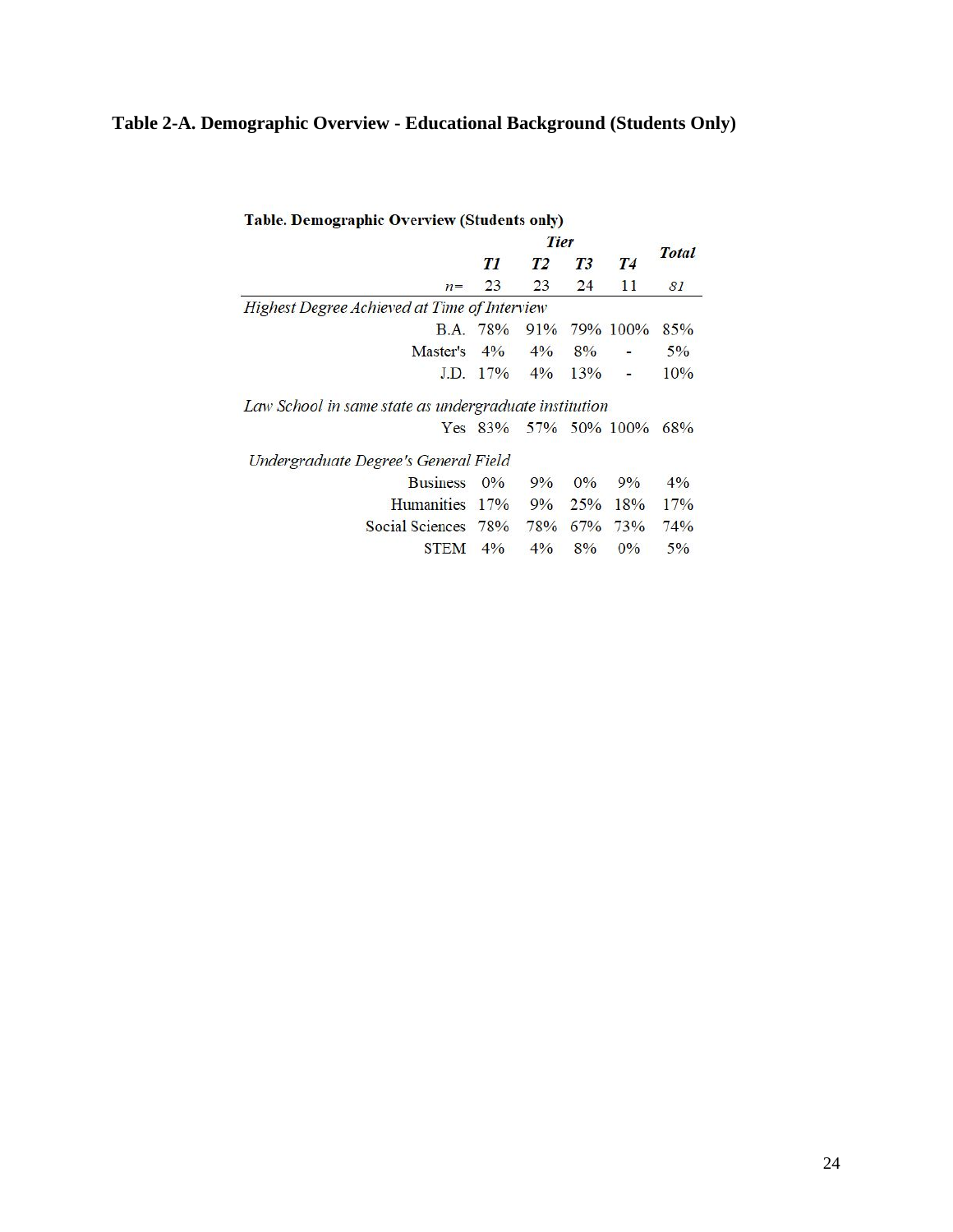# **Table 2-B. Demographic Overview - Social Identities (Students Only)**

|                                       | Tier  |                |                |       | Total          |
|---------------------------------------|-------|----------------|----------------|-------|----------------|
|                                       | T1    | T <sub>2</sub> | T <sub>3</sub> | T4    |                |
| $n =$                                 | 23    | 23             | 24             | 11    | $\mathcal{S}I$ |
| <b>Immigration Generation</b>         |       |                |                |       |                |
| First                                 | 91%   | 65%            | 79%            | 82%   | 79%            |
| Second                                | 9%    | 26%            | 13%            | 9%    | 15%            |
| Third                                 | $0\%$ | 4%             | 8%             | 9%    | 5%             |
| International Student                 | 0%    | 4%             | $0\%$          | $0\%$ | $1\%$          |
| Guardians' Highest Level of Education |       |                |                |       |                |
| Less than High School                 | 43%   | $0\%$          | 8%             | $0\%$ | 15%            |
| Some High School                      | $0\%$ | $0\%$          | 4%             | $0\%$ | $1\%$          |
| High School or GED                    | 26%   | 30%            | 46%            | 27%   | 33%            |
| Some College 9%                       |       | $0\%$          | 8%             | 18%   | 7%             |
| Associate's 4%                        |       | $0\%$          | $0\%$          | $0\%$ | 1%             |
| Bachelor's 0%                         |       | 22%            | 13%            | 18%   | 12%            |
| Graduate Degree 17%                   |       | 48%            | 21%            | 36%   | 30%            |
| Identifies as white                   | 17%   | 74%            | 21%            | 73%   | 42%            |
| Identifies as Black                   | $0\%$ | 4%             | 8%             | 9%    | 5%             |
| Identifies as Asian                   | 4%    | $0\%$          | 4%             | $0\%$ | $1\%$          |
| Identifies as Indigenous              | $0\%$ | $0\%$          | 8%             | $0\%$ | 2%             |
| Identifies as Chican(x)               | 9%    | $0\%$          | 17%            | $0\%$ | 7%             |
| Identifies as Latin(x)                | 52%   | 26%            | 46%            | 55%   | 43%            |
| Identifies as Hispanic                | 22%   | 74%            | 17%            | 64%   | 41%            |
| Identifies with Ethnonationality      | 52%   | 22%            | 38%            | 45%   | 38%            |
| Gender Identity                       |       |                |                |       |                |
| Woman                                 | 57%   | 87%            | 88%            | 82%   | 78%            |
| Man                                   | 39%   | 13%            | 13%            | 18%   | 21%            |
| Gender Fluid                          | 4%    | $0\%$          | $0\%$          | $0\%$ | $1\%$          |

#### Table. Demographic Overview (Students only)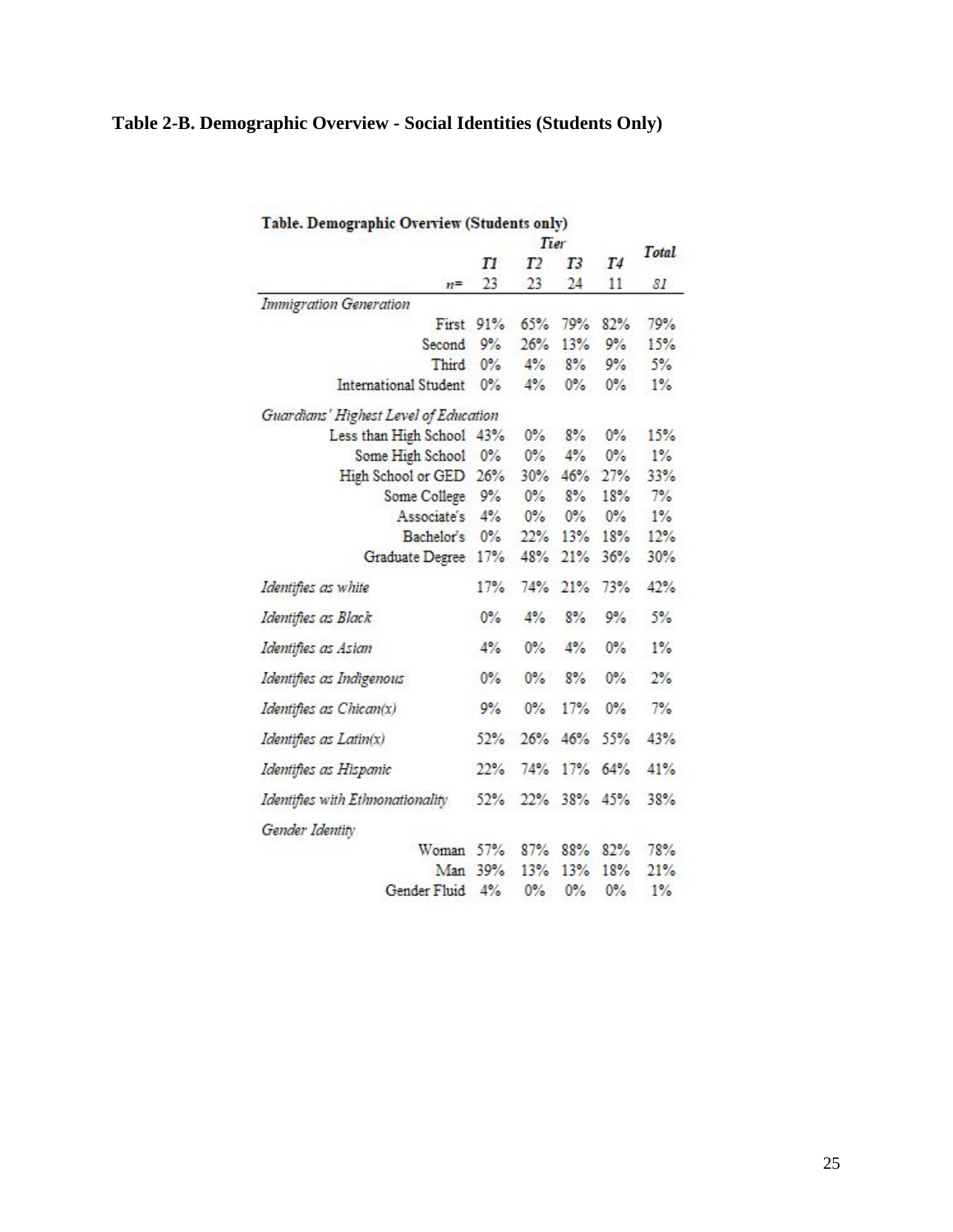# **Table 3. Demographic Overview (Administrators Only)**

|                                              | Tier |                |                |                |              |
|----------------------------------------------|------|----------------|----------------|----------------|--------------|
|                                              | T1   | T <sub>2</sub> | T <sub>3</sub> | T <sub>4</sub> | <b>Total</b> |
| $n =$                                        | 3    | 3              | $\mathfrak{Z}$ | 6              | 15           |
| Highest Degree Achieved at Time of Interview |      |                |                |                |              |
|                                              |      | J.D. 100% 100% | 67%            | 83%            | 87%          |
| Master's                                     | 0%   | 0%             | 33%            | 17%            | 13%          |
| Received Degree from Current Institution     |      |                |                |                |              |
|                                              | 67%  | 0%             | 0%             | 50%            | 33%          |
| Identifies as white                          | 0%   | 33%            | 33%            | 50%            | 33%          |
| Identifies as Black                          | 67%  | 0%             | 67%            | 33%            | 40%          |
| Identifies as Mestiz $(x)$                   | 33%  | 0%             | 33%            | 0%             | 13%          |
| Identifies as $Chican(x)$                    | 0%   | 0%             | 0%             | 17%            | 7%           |
| Identifies as $Latin(x)$                     | 33%  | 67%            | 33%            | 17%            | 33%          |
| Identifies as Hispanic                       | 33%  | 33%            | 33%            | 17%            | 27%          |
| Identifies with Ethnonationality             | 0%   | 0%             | 33%            | 17%            | 13%          |
| Gender Identity                              |      |                |                |                |              |
| Gender Nonconforming                         | 0%   | 0%             | 33%            | 0%             | 7%           |
| Man                                          | 67%  | 0%             | 0%             | 0%             | 13%          |
| Woman                                        | 33%  | 100%           | 67%            | 100%           | 80%          |

## Table. Demographic Overview (Administrators only)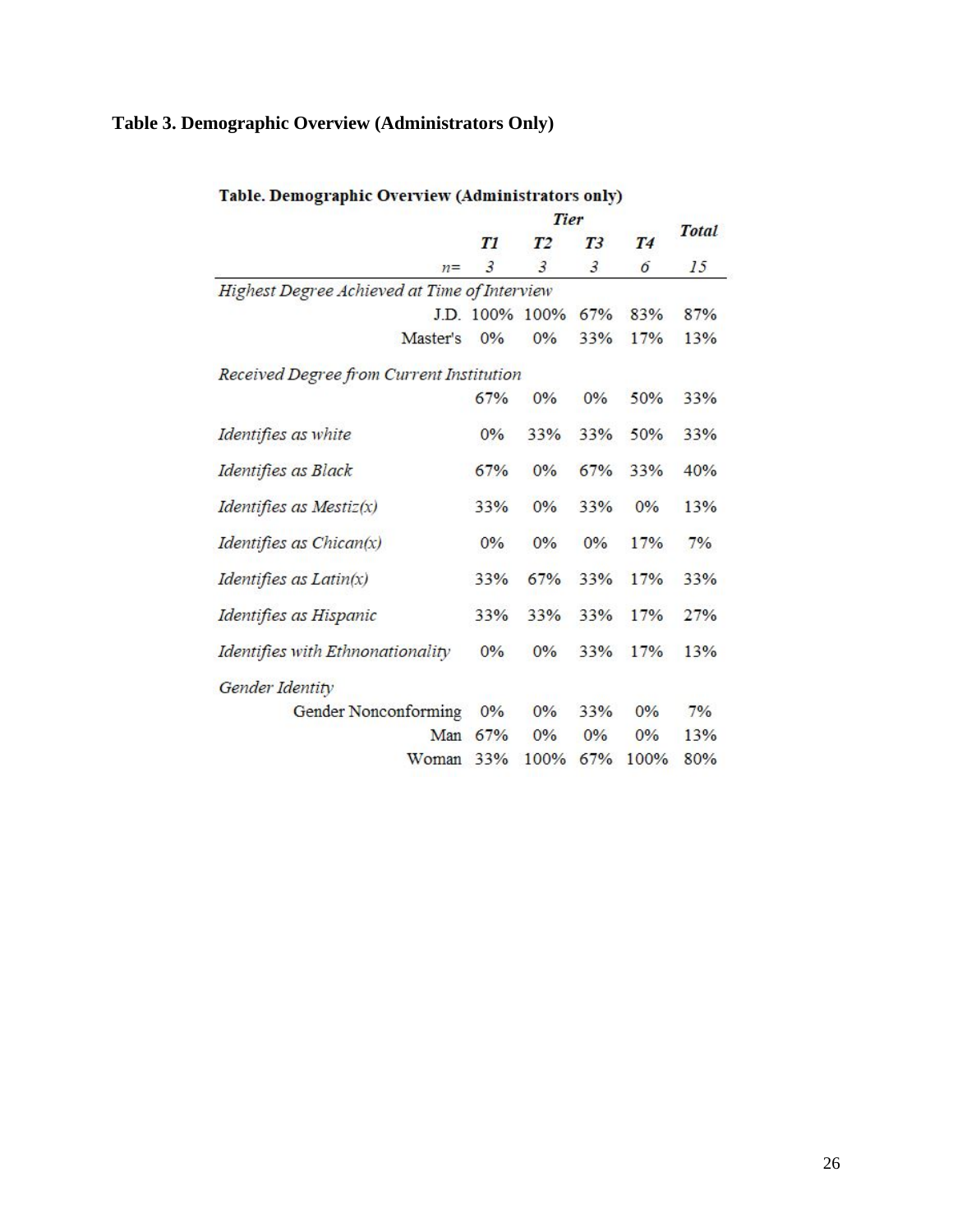# **Table 4 - Overview of Qualitative Data**

|                |                                                                         | Interviews     | Supplementary Information                  |       |     |  |  |
|----------------|-------------------------------------------------------------------------|----------------|--------------------------------------------|-------|-----|--|--|
|                | Number<br>Total hours<br>Newspaper<br>Conducted<br>Articles<br>recorded |                | Institutional Documents<br>(e.g. webpages) | Total |     |  |  |
| T1             | 26                                                                      | 26h 20min      | 14                                         | 32    | 46  |  |  |
| T <sub>2</sub> | 26                                                                      | 20h 54min      | 60                                         | 33    | 93  |  |  |
| T <sub>3</sub> | 27                                                                      | 29h 27min      | 211                                        |       | 288 |  |  |
| T <sub>4</sub> | 17                                                                      | 19h 15min      | 109                                        | 85    | 194 |  |  |
| Total          | 96                                                                      | $95h$ 56 $min$ | 394                                        | 227   | 621 |  |  |

Table. Overview of qualitative data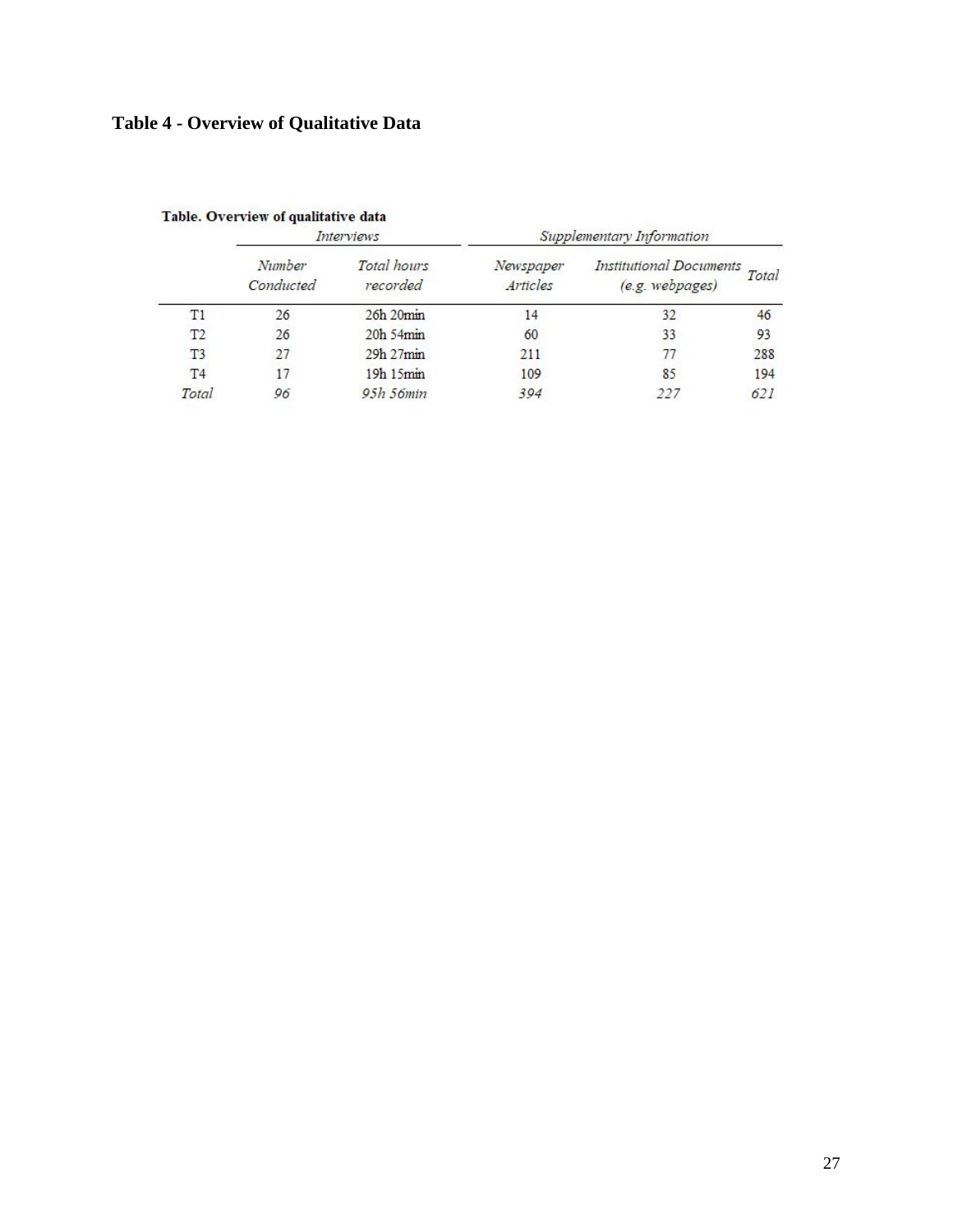## **Appendices**

# **Appendix A - Sample Debrief Form for Interviewer & Interview Protocols for Administrators & Students**

Team,

Thanks for taking the time to enter your thoughts and impressions for each of your interviewees. This digital questionnaire has two purposes:

(1) Serve as a back-up should there be issues with the audio files for your interview.

(2) Offer a brief memo with thoughts/impressions to be used during the coding stage of the process.

If you have questions, please don't hesitate to reach out to [redacted]

Interviewee Code

(see Row S of the 'Recruitment Tab' in the Institutional Contacts Spreadsheet)

Report it as: TXZ-SYY, where 'X' is the tier of the institution, Z is either A or B, and YY is the two-digit integer for the student, e.g. T2A-S06)

*[Text Entry Field]*

Date of Interview (MM/DD/YYYY):

*[Text Entry Field]*

Interviewer (First name only)

*[Text Entry Field]*

Interviewee's Institutional Affiliation:

*[Redacted single answer multiple choice question]*

Please use the space below to share any impressions or thoughts about this interview. You can enter notes on any impressions of the interviewee, any notable or recurring patterns from the conversation, or any unexpected/unusual requests (e.g. interest in seeing the articles published from this study).

*[Text Entry Field]*

Please use this space to enter any observations on the interview protocol (e.g. issues eliciting answers to specific questions) or other questions that you'd like to note for the rest of the research team.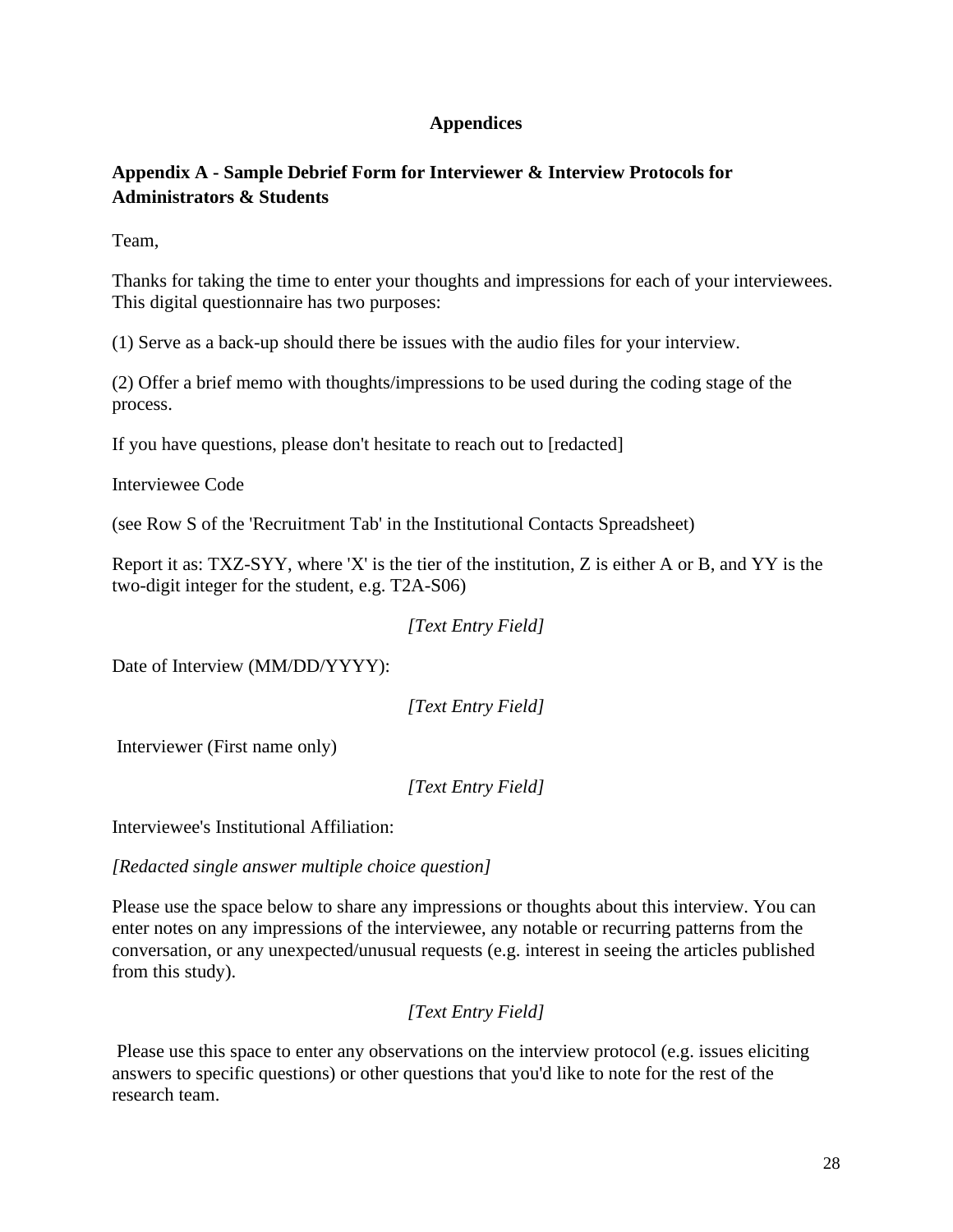## *[Text Entry Field]*

Please enter any notes about the interviewee's answers to questions in Part 1: Interviewee's Choice to Enroll in Law School.

## *[Text Entry Field]*

These notes will be reviewed during the coding process, so if there are particular ideas or comments that you'd like to highlight about this interviewee's responses for this section, this would be a suitable space.

(If you've had issues with the audio, then please use this space to try to include information for as many of the questions for Part 1 that you can recall).

#### *[Text Entry Field]*

Please enter any notes about the interviewee's answers to questions in Part 2: Interviewee's Perspective on Value of Law Degree at their Institution & Nationally

#### *[Text Entry Field]*

These notes will be reviewed during the coding process, so if there are particular ideas or comments that you'd like to highlight about this interviewee's responses for this section, this would be a suitable space.

(If you've had issues with the audio, then please use this space to try to include information for as many of the questions for Part 1 that you can recall).

#### *[Text Entry Field]*

Please enter any notes about the interviewee's answers to questions in Part 3: Interviewee's Perspective on Students' Experiences

#### *[Text Entry Field]*

These notes will be reviewed during the coding process, so if there are particular ideas or comments that you'd like to highlight about this interviewee's responses for this section, this would be a suitable space.

(If you've had issues with the audio, then please use this space to try to include information for as many of the questions for Part 1 that you can recall).

*[Text Entry Field]*

Please enter any notes about the interviewee's answers to questions in Part 4: Interviewee's Perspectives on Law School Rankings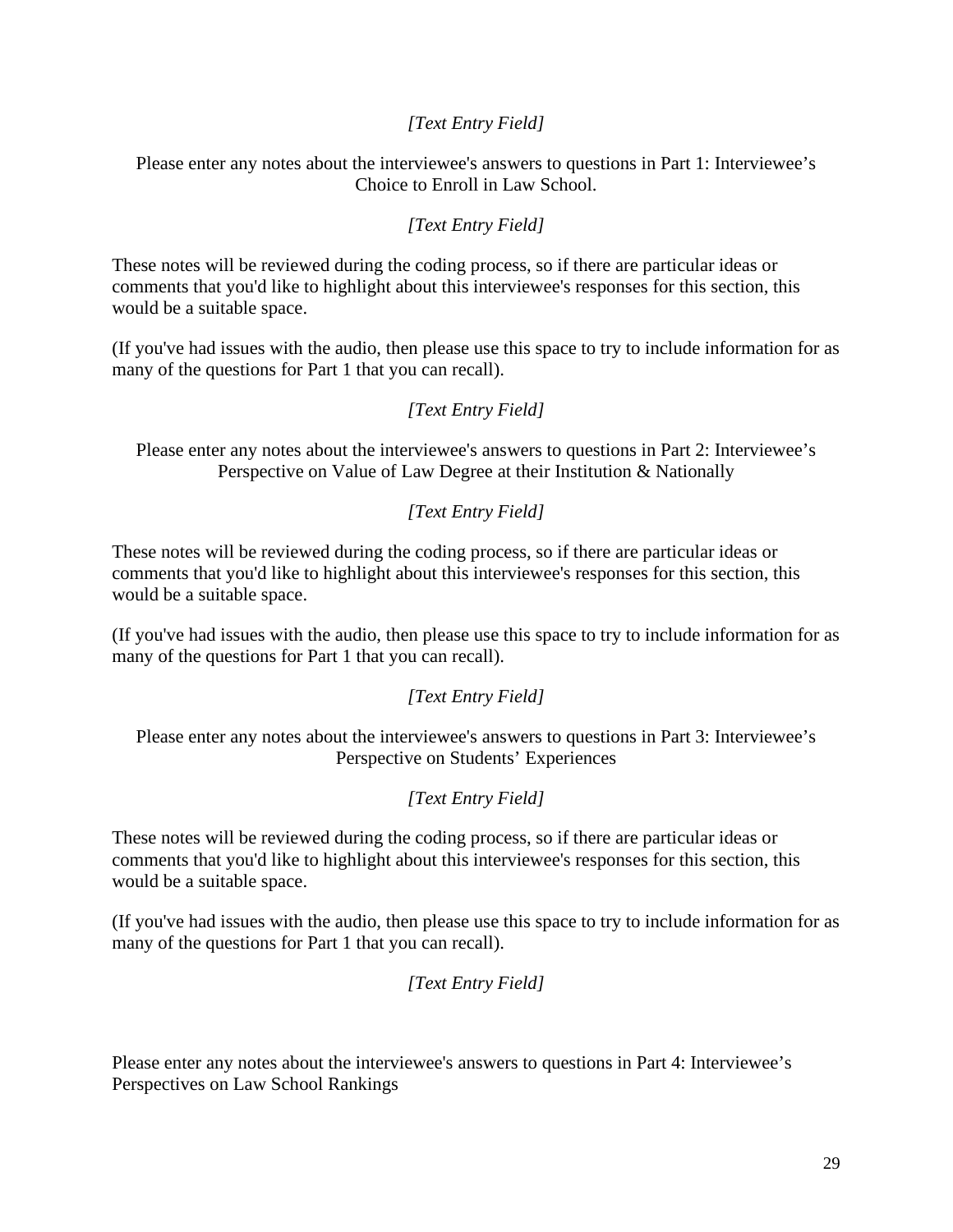# *[Text Entry Field]*

These notes will be reviewed during the coding process, so if there are particular ideas or comments that you'd like to highlight about this interviewee's responses for this section, this would be a suitable space.

(If you've had issues with the audio, then please use this space to try to include information for as many of the questions for Part 1 that you can recall).

## *[Text Entry Field]*

Please enter any notes about the interviewee's answers to questions in Part 5: Wrap-Up

### *[Text Entry Field]*

These notes will be reviewed during the coding process, so if there are particular ideas or comments that you'd like to highlight about this interviewee's responses for this section, this would be a suitable space.

(If you've had issues with the audio, then please use this space to try to include information for as many of the questions for Part 1 that you can recall).

```
[Text Entry Field]
```
Demographic Questions

This section is to tabulate the responses that interviewees offered for their demographic questions. You don't need to include information verbatim, as we will corroborate these in the transcriptions. Rather, it's to expedite this process by having this in a tabular format from interviewers' responses:

Hometown(s)

*[Text Entry Field]*

Highest level of education completed to date

*[Text Entry Field]*

Undergraduate Institution

*[Text Entry Field]*

Major

#### *[Text Entry Field]*

Would you describe yourself as first, second, third generation in terms of your family's immigration to the US?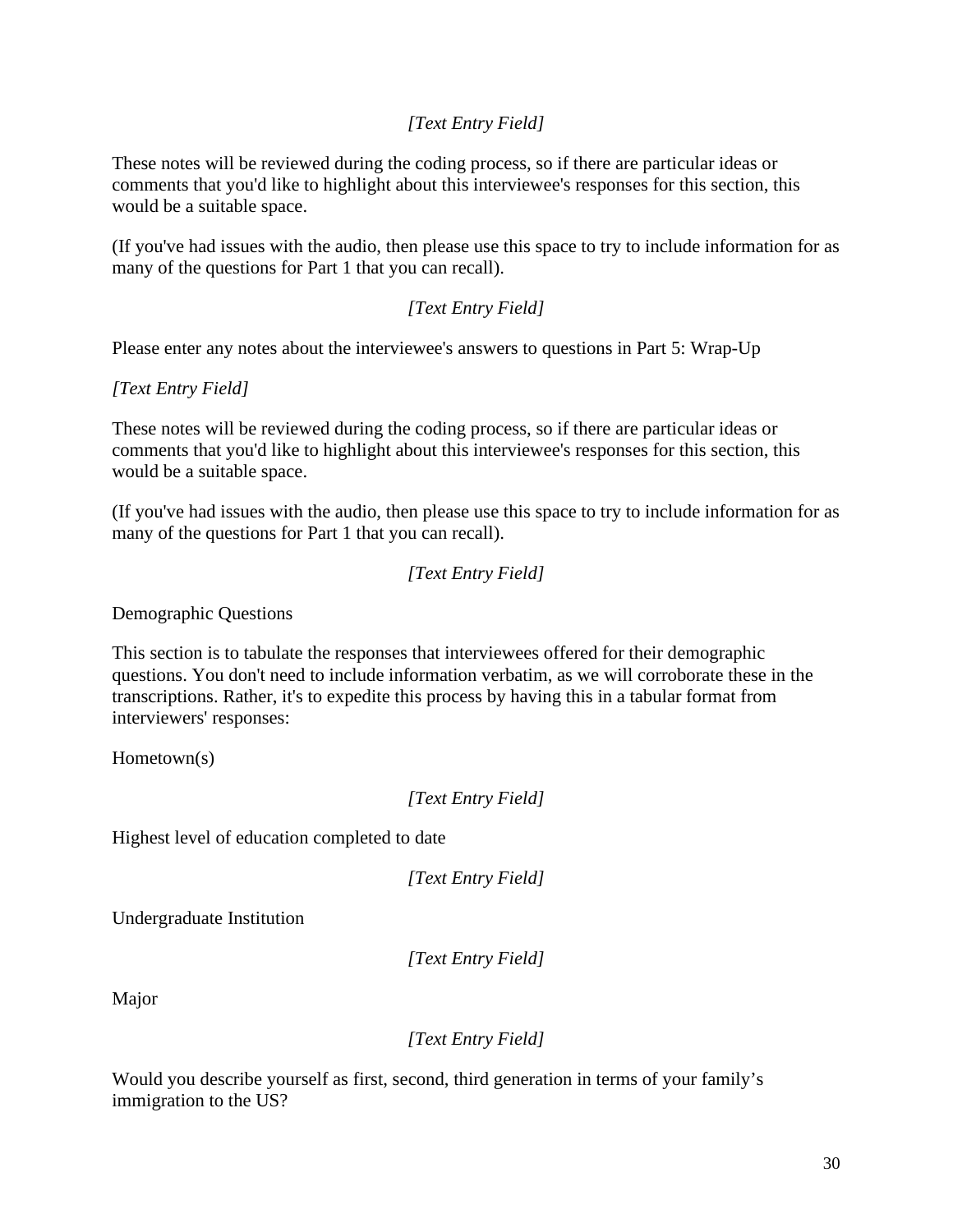## *[Text Entry Field]*

What is the highest degree of education each of your primary guardians completed?

*[Text Entry Field]*

Do you have any close contacts who have law degrees?

❏ Yes

❏ Maybe/Unsure

❏ No

Display This Question:

If Do you have any close contacts who have law degrees?  $=$  Yes

Or Do you have any close contacts who have law degrees? = Maybe

Who are the close contacts who have law degrees?

*[Text Entry Field]*

What racial identity best represents you? You may choose as many as you wish.

*[Text Entry Field]*

What ethnic identity best represents you? You may choose as many as you wish.

*[Text Entry Field]*

What gender identity best represents you? You may choose as many as you wish.

*[Text Entry Field]*

Are there other salient identities that you think would be important to share for the purposes of this conversation?

*[Text Entry Field]*

#### **Interview Protocol for Students (with covid-19 modifications)**

#### **Introduction**

*[Interviewer: Prior to starting the script, ensure that all questions re: consent form & study have been thoroughly addressed]*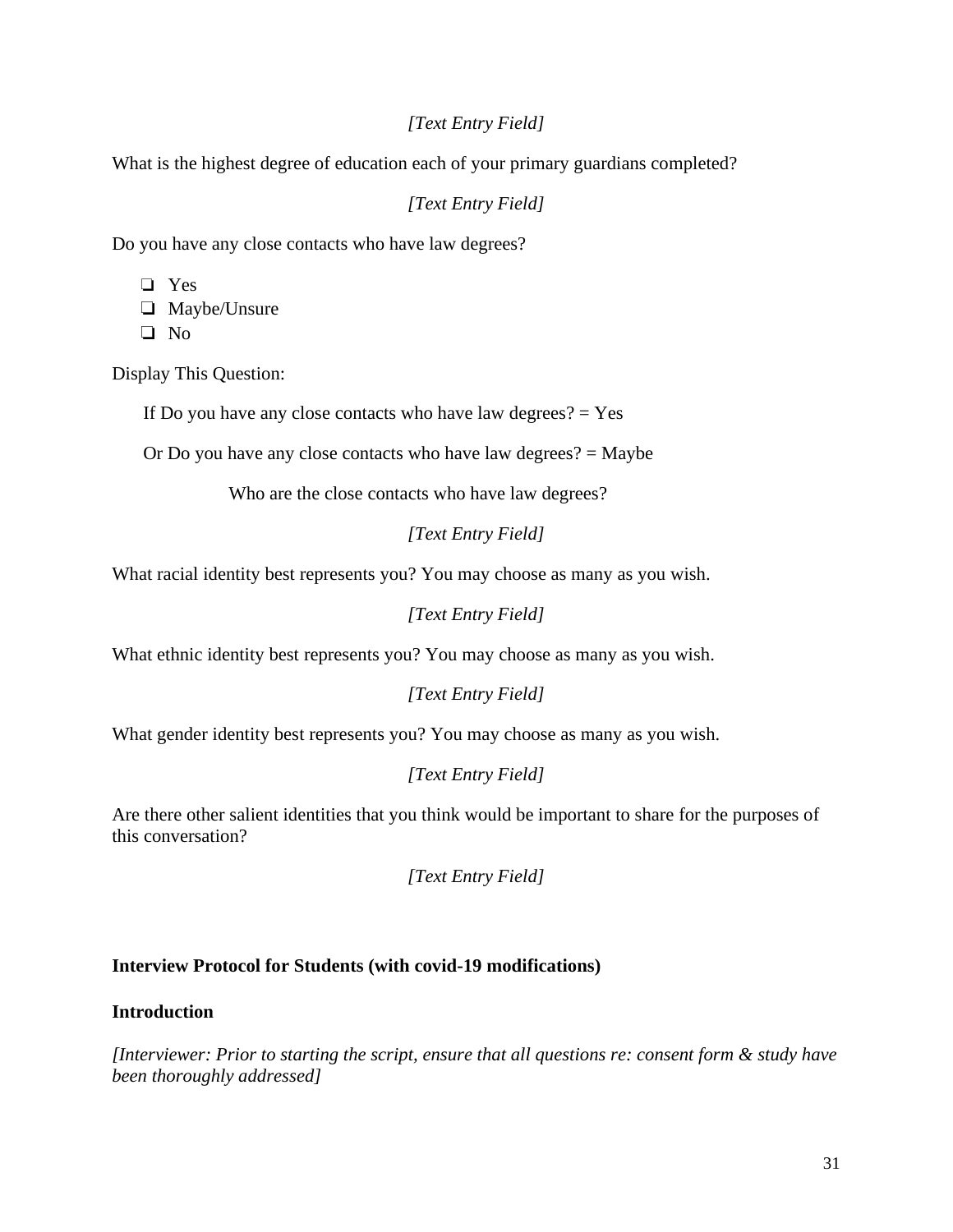Thank you for sharing your time so I can learn more about your experiences at [*Name of Institution*]. As a quick reminder, I'm anticipating that this conversation will last between 50-60 minutes. Please let me know if you have any questions during our conversation.

We recognize that due to covid-19 many changes have occurred in your academic, professional, and personal life. At any point in the interview, we welcome you to talk about how your responses to the questions we ask are different due to covid-19 and related changes. At different points during the interview, we may ask follow up questions specific to covid-19.

*[Interviewer: please ensure that you are recording the conversation (\*9 and 1 if using freeconferencecall.com before proceeding with the script. Please notify the participant when the recording has started]*

## **Part 1: Interviewee's Choice to Enroll in Law School**

*In this first part of the interview, we'd like to ask you a few questions about what led you to pursue a law degree [Name of Institution].* 

1. Can you tell me about how you decided to **pursue a law degree**?

Probes: (a) what other options were you considering?

## 2. What led you to **apply and then enroll at [***Name of Institution***]**?

Probes: (a) Did you apply to other schools? If so, be sure to ask which ones. And, followup with question that clarifies why they opted for [*Name of Institution*] in the end.

3. I'd like to get a sense of what it's like to be a student at [*Name of Institution*]. Could you walk me through a **typical day (or week)** for you as a law student before and after covid-19 and university closures?

4. As you're in your second year (if interview takes place in early summer, please say 'As you've just finished your second year'), what **future opportunities** would you like to explore after finishing law school?

## **Part 2: Interviewee's Perspective on Value of Law Degree at their Institution & Nationally**

*Next, I'd like to get your perspective on the law school and the value of a law degree from [Name of Institution].*

5. How would you describe the **mission of the law school** at [*Name of Institution*]?

Probes: (a) specifically, what is the stated mission? (b) what else do you think is important about the law school that may be missing in this stated mission? (c) how does the broader institutional mission inform the mission of the law school?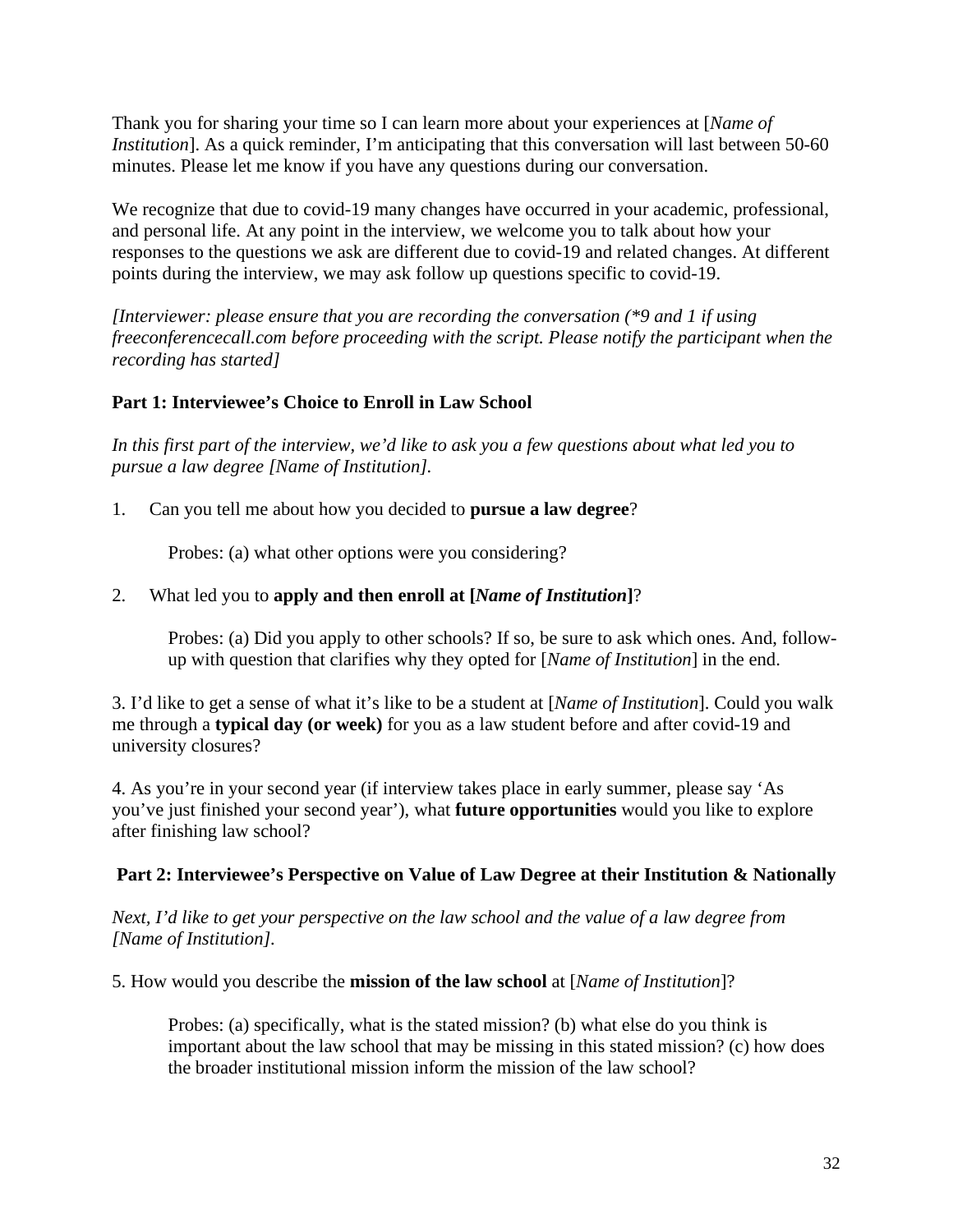7. If a prospective law student were to ask you, what are the **benefits and challenges of a law degree** from [*Name of Institution*], what would you tell them?

7b. [*Follow-up*] Personally, what have you found to be the **greatest benefits and challenges** of obtaining a law degree in general?

How, if at all, has your perspective on the value of a law degree from [*Name of Institution*] **changed since covid-19**?

## **Part 3: Interviewee's Perspective on Students' Experiences**

In the next part of the interview, I'd like to ask you about students' experiences at [*Name of Institution*].

## 8. How would you **describe a typical law student** at [*Name of Institution*]?

8b. Can you share one experience that illustrates what it means to be a [*Latinx*] law student at [*Name of Institution*]?

9. One of the reasons that we are interested in learning from [*Name of Institution*] is because of its high proportion of enrolling Latinx students. From your perspective, could you tell me **specifically about the experiences of Latinx students** at your institution?

10. In particular, we'd like to better understand the support you receive or wish you received as a law student at [*Name of Institution*].

- a. How do your **peers suppor**t you or you wished they'd support you?
- b. What **academic supports** does the institution provide or you wish they'd provide?
- c. How does your **family support** you or you wished they'd support you?
- d. What **professional support or mentoring does the institution offer to you** or you wish they'd provide?
- e. Are there **other supports** that you find helpful? What are other ways do you wish the institution would support you?

11. Do you think **other aspects of your personal identity** (gender, class, parental status, sexuality, etc.) shape your experience as a law student? If so, which ones and how so?

12. If there **anything else** you'd like to share about Latinx students or students more generally at [*Name of Institution*]?

# **Part 4: Interviewee's Perspectives on Law School Rankings**

*In this final portion of the interview, we'd like to better understand how you think about law schools' rankings.* 

13. Are you aware of [*Name of Institution*] **current ranking**?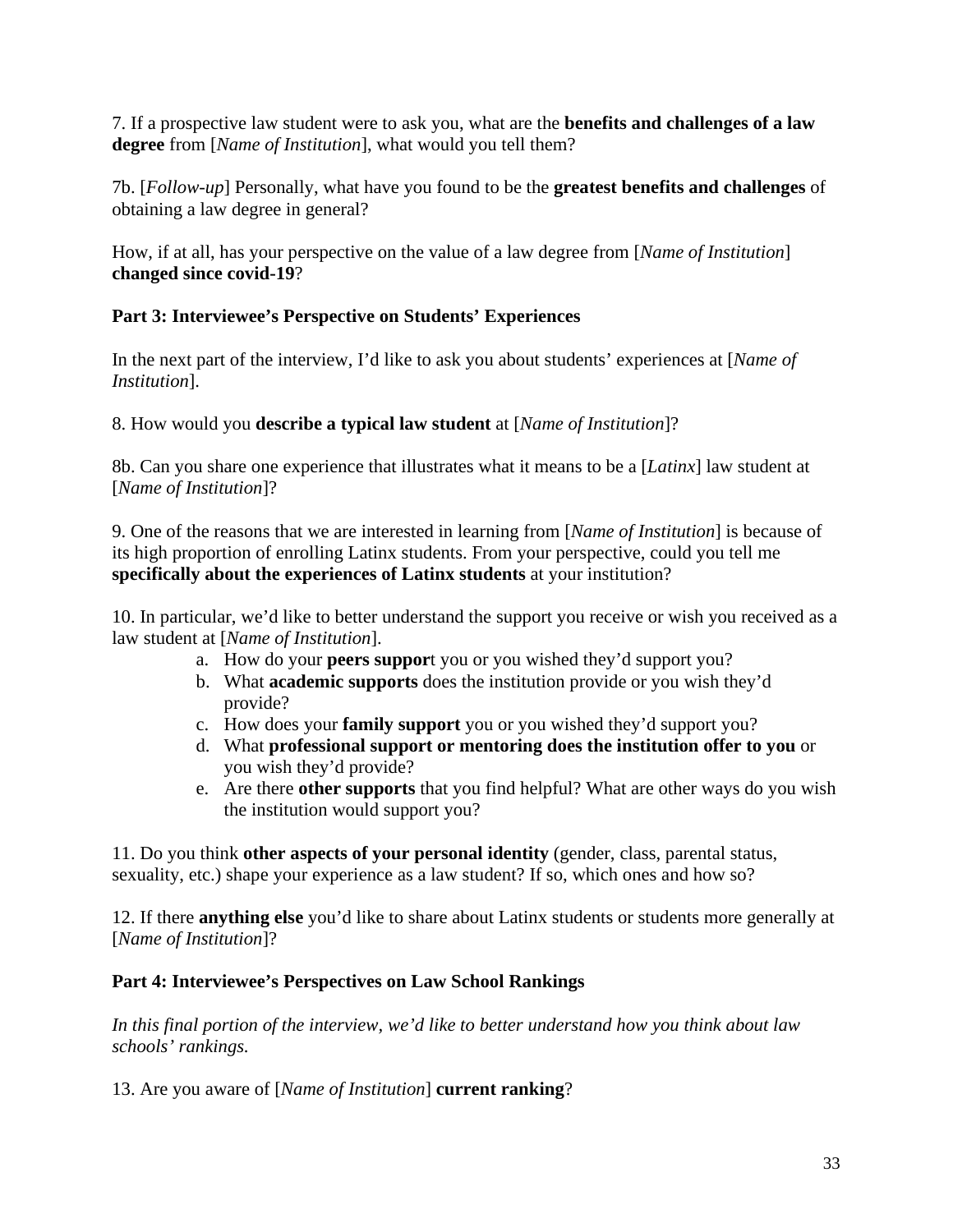Probe: and what ranking is that one? (e.g. U.S. News). Are there other rankings of which you are aware?

14. Based on your perception of the legal education you are getting here, do you think the ranking should be lower, higher, or right on? Why?

15. In your view, how, if at all, do these **rankings influence your day to day experiences as a student at** the law school and any future decision making?

16. Now, we're aware that as an individual student you have a ranking within the class. How have student **rankings influenced your experience as a law student inside or outside the classroom**?

17. What do you see as the **value of student rankings**?

18. **Anything else** you'd like to share about your perspectives on or experiences with law school rankings.

# **Part 5: Wrap-Up**

19. Being mindful of time, I want to make sure you also have a moment to share anything you may have thought about during our conversation but perhaps haven't had a moment to share with me yet. Is there **anything else** that you wanted to add?

20. Are there **other students** within [*Name of Institution*] who you think we should contact to participate in this study? (Clarify that they will not be told who recommended them).

# **Part 6: Demographic Questionnaire**

21. I'd like to close by asking some brief questions about your background and identity. These questions help our research team better understand our interviewees. As always, each question is voluntary and you may choose not to answer:

- a.1. What place(s) would you consider to be your hometown(s)?
- a. What is the highest degree of education you have completed?
- b. Where did you go to undergraduate? What major?
- c. Would you describe yourself as first, second, third generation in terms of your family's immigration to the US?
- d. What is the highest degree of education each of your primary guardians completed?
- e. Do you have any close contacts who have law degrees? If so, who?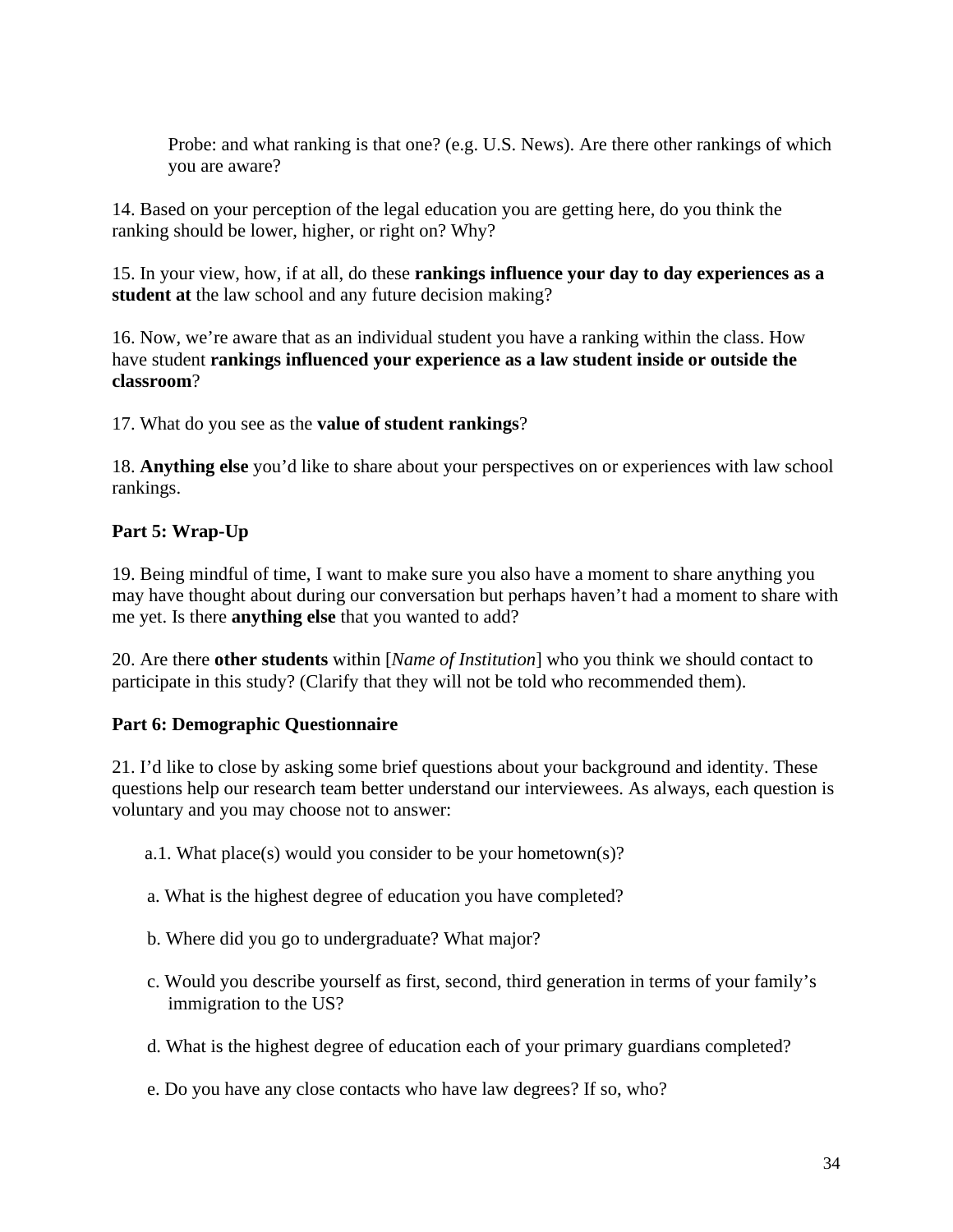f. (Please let the interviewee know that there is a consistent standard language applied to each of forthcoming questions. The focus of these questions is to better understand various social identities)

i. What racial identity best represents you? You may choose as many as you wish.

ii. What ethnic identity best represents you? You may choose as many as you wish.

iii. What gender identity best represents you? You may choose as many as you wish.

iv. Are there other salient identities that you think would be important to share for the purposes of this conversation?

#### **Closing**

Thank you, again for the time you have offered to share these insights. Upon completing the transcript for our interview, I would like to share it with you for your review. Would that be okay with you?

Lastly, as an appreciation for your time, I'd like to make sure I have your preferred email address so we can mail you the \$40 Amazon gift card. From my records, I have [*confirm address that participant offered in e-mail response*]. Is this correct?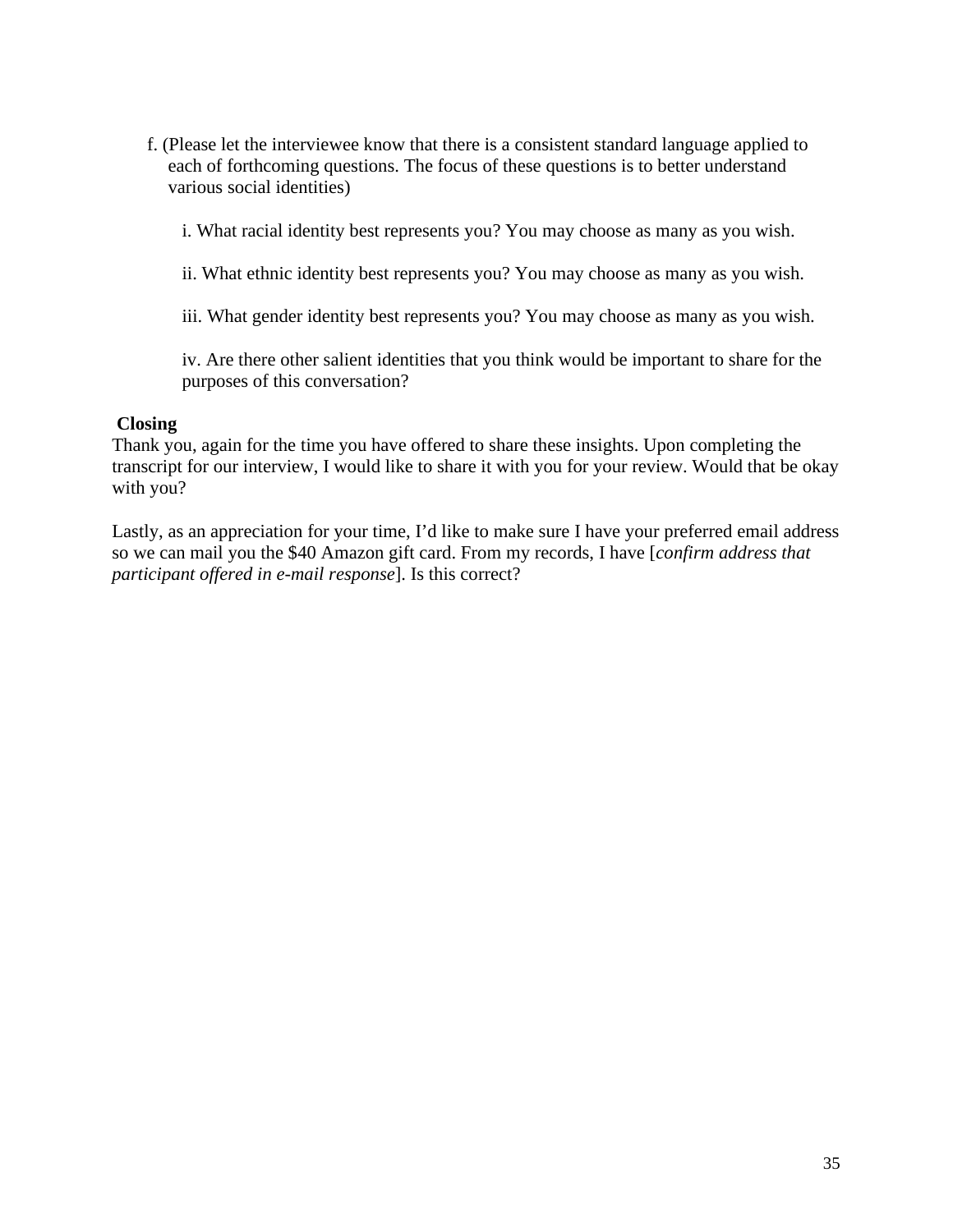### **Interview Protocol for Administrators (with covid-19 modifications) Introduction**

*[Interviewer: Prior to starting the script, ensure that all questions re: consent form & study have been thoroughly addressed]*

Thank you for sharing your time so I can learn more about your experiences at [*Name of Institution*]. As a reminder, I'm anticipating that this conversation will last between 50-60 minutes. Please let me know if you have any questions during our conversation.

We recognize that due to covid-19 many changes have occurred in your professional, and personal life. At any point in the interview, we welcome you to talk about how your responses to the questions we ask are different due to covid-19 and related changes. At different points during the interview, we may ask follow up questions specific to covid-19.

*[Interviewer: please ensure that you are recording the conversation (\*9 and 1 if using freeconferencecall.com before proceeding with script. Please notify the participant when the recording has started]*

## **Part 1: Interviewee's Organizational Position & Context**

*In this first part of the interview, we'd like to ask you a few questions about your professional background and current role at [Name of Institution].* 

1. Can you tell me about your **background in law and/or legal education?**

## 2. What led you to **work at [***name of institution***]?**

3. What's your **current role** and how long you've been in that position?

Probes: (a) Had you been in a different role at [*Name of Institution*] before your current position? (b) Had you worked at other law schools prior to joining [*Name of Institution*]?

4. Could you describe what **a typical day** for you looked like in your role before and after covid-19 and university closures?

Probes: (a) Specifically, what is within your professional portfolio of duties at [*Name of Institution*]?

#### **Part 2: Interviewee's Perspective on Value of Law Degree at their Institution & Nationally**

*Next, I'd like to get your perspective on the law school and the value of a law degree from [Name of Institution].*

5. How would you describe the **mission of the law school** at [*Name of Institution*]?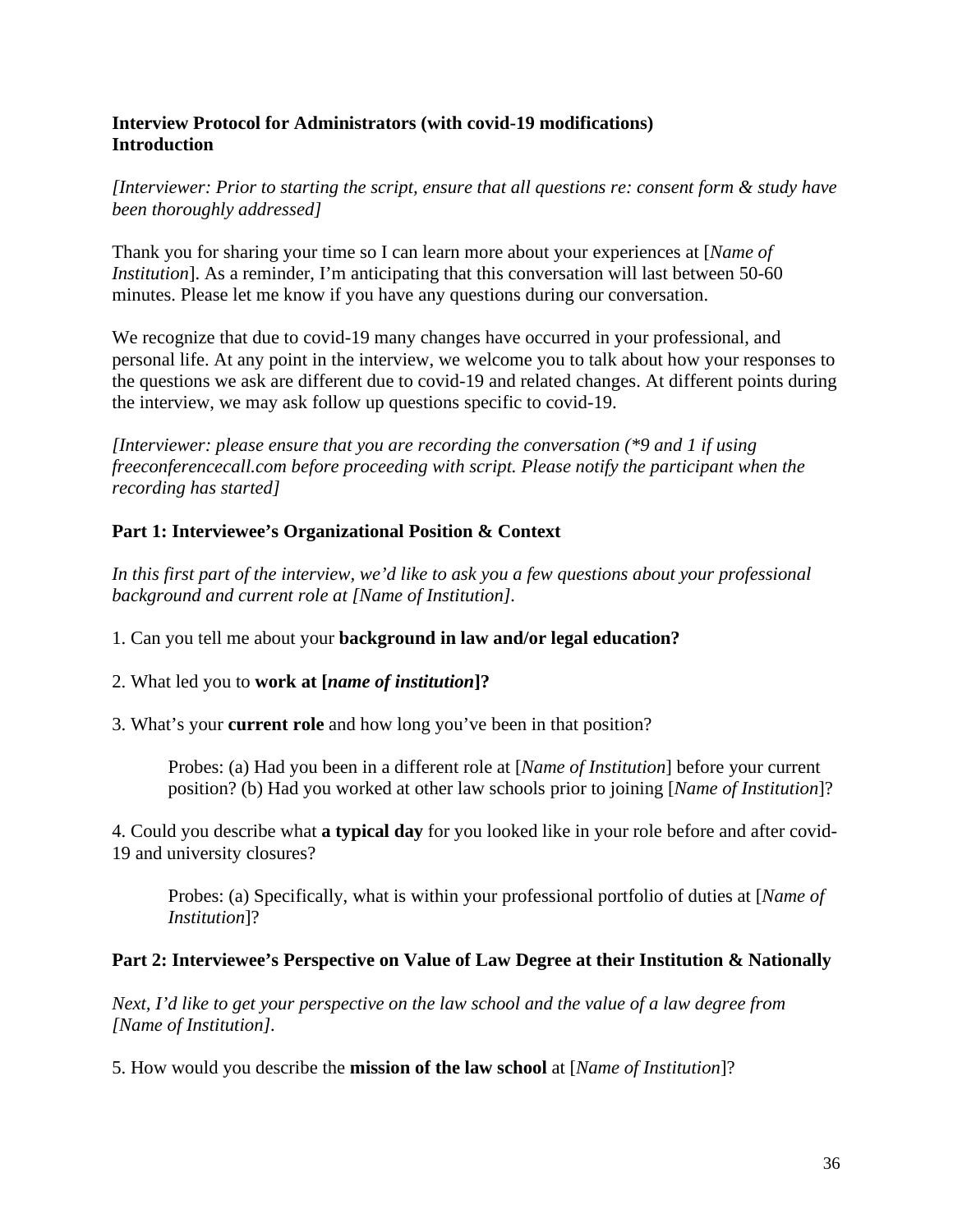Probes: (a) specifically, what is the stated mission? (b) what else do you think is important about the law school that may be missing in this stated mission?

6. If a prospective student from [*Name of Institution*] were to ask you, what are the **benefits and challenges of pursuing a law degree** from [*Name of Institution*], how might you respond to them?

7. Thinking about the state of the broader legal field in the United States, how would you **describe the value that [***Name of Institution***] brings to the legal field**?

8. When students' graduate from [*Name of Institution*] with a law degree, what are your **aspirations for law students and their futures**?

How, if at all, has your perspective on the value of a law degree from [*Name of Institution*] **changed since covid-19**?

## **Part 3: Interviewee's Perspective on Students' Experiences**

In this next part of the interview, I'd like to ask you about students at [*Name of Institution*].

9. How would you **describe students** at [*Name of Institution*]?

10. One of the reasons that our research team is interested in learning from [*Name of Institution*] is because of its high proportion of enrolling students who identify as Latinx. Are there parts of your position's portfolio/duties that focus on direct work with Latinx Students?

*Note:* If the respondent answers 'no', please ask the respondent to describe how their position interacts with students, if at all.

11. From your perspective, what is it about [*Name of Institution*] or the broader educational context that is leading Latinx students to **pursue a law degree** at [*Name of Institution*]?

12. What do you see as the **greatest opportunities** for Latinx students in pursuing a law degree at [*Name of Institution*]?

13. What do you see as the **greatest challenges for Latinx students** in pursuing a law degree at [*Name of Institution*]?

14. Is there anything else you'd like to share about students' experiences, in general, at [*Name of Institution*]?

# **Part 4: Interviewee's Perspectives on Law School Rankings**

*In this next portion of the interview, we'd like to better understand how representatives within law schools navigate schools' rankings.* 

15. Are you aware of your **current institutional ranking**?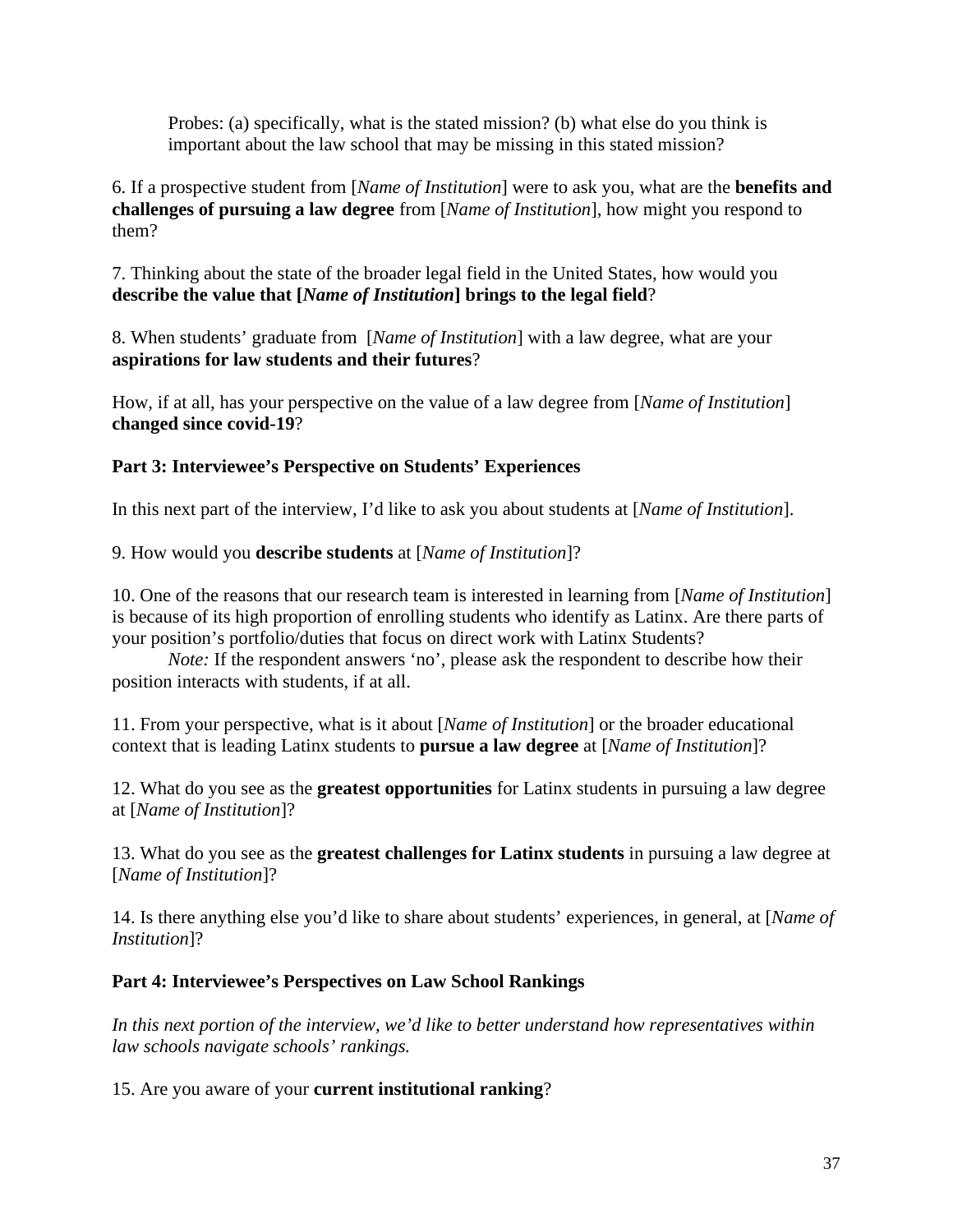Probe: and what ranking is that one? (e.g. U.S. News). Are there other rankings of which you are aware?

16. Based on your perception of the legal education from your institution, do you think the **ranking should be lower, higher, or the same**? Why?

17. In your view, how, if at all, do these **institutional rankings influence the work** of the law school?

17.b. What **forms of support do you think [***name of institution***]** offers students throughout their studies at the law school?

18. Now, could you tell me about how **student rankings** work at your institution?

19. Do you see **student rankings** as accurate reflection of their relative academic standing within the class?

20. In your view, how, if at all, do **student rankings influence students' experiences**?

21. **Anything else** you'd like to share about institutional and/or student rankings?

# **Part 5: Wrap-Up**

21. Being mindful of time, I want to make sure you also have a moment to share anything you may have thought about during our conversation but perhaps haven't had a moment to share with me yet. Is there **anything else** that you wanted to add?

22. Are there **other individuals** within [*Name of Institution*] who you think we should contact to participate in this study? (Clarify that they will not be told who recommended them).

## **Part 6: Demographic Questionnaire**

23. I'd like to close by asking some brief questions about you. Perhaps you may have already answered some of these in the course of the conversation, but I'd like to ensure I have these properly recorded. If there's something you'd prefer to not disclose, please do let me know:

a. What is the highest degree of education you have completed?

a.2. Where did you complete this degree?

c. What area(s) of law do you specialize in? (only if relevant, else enter " $N/A$ " in qualtrics debrief)